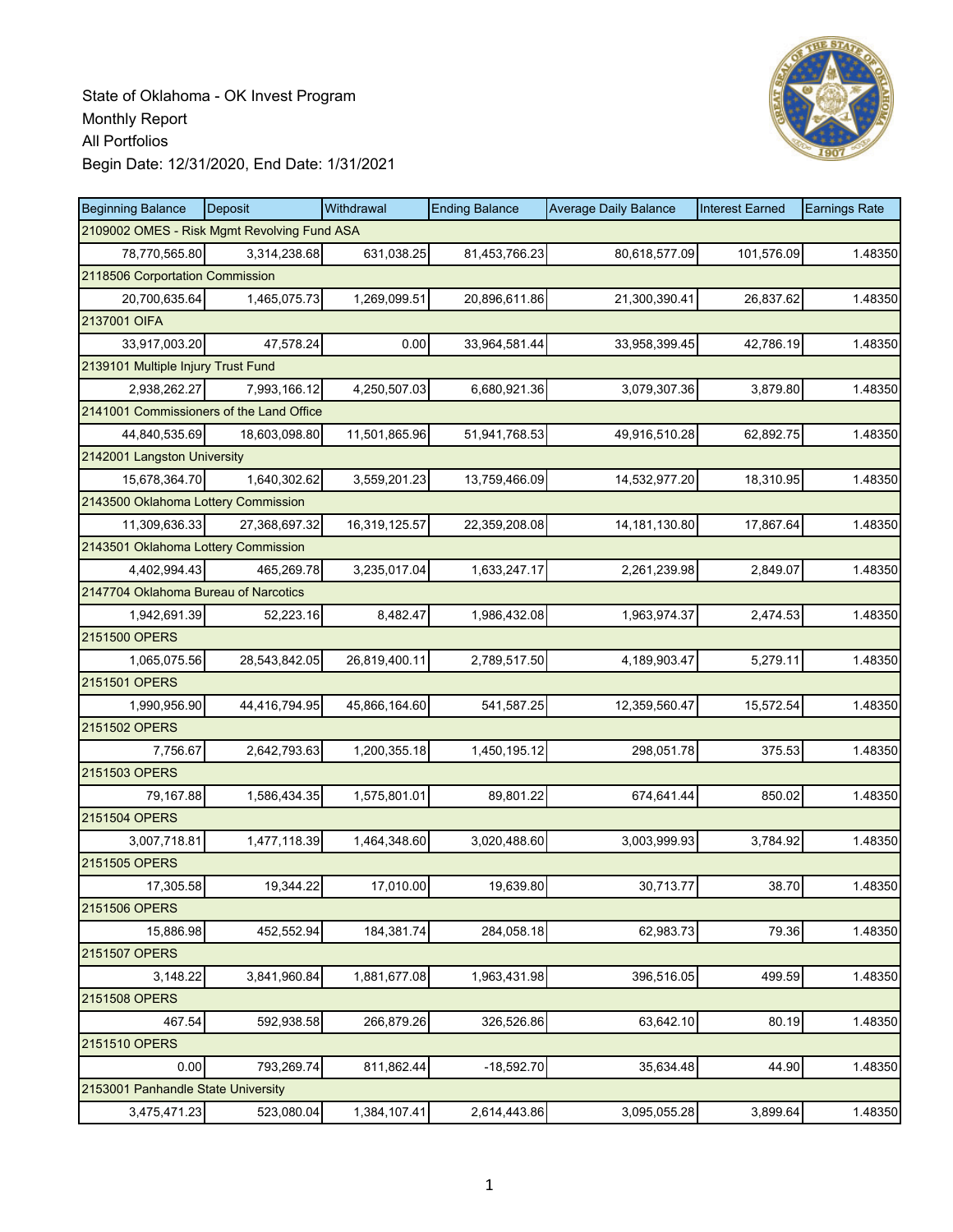| <b>Beginning Balance</b>                 | Deposit        | Withdrawal      | <b>Ending Balance</b> | <b>Average Daily Balance</b> | <b>Interest Earned</b> | <b>Earnings Rate</b> |
|------------------------------------------|----------------|-----------------|-----------------------|------------------------------|------------------------|----------------------|
| 2155701 OK Police Pension                |                |                 |                       |                              |                        |                      |
| 46,119,775.55                            | 10,348,930.35  | 12,276,183.77   | 44, 192, 522. 13      | 50,852,095.29                | 64,071.55              | 1.48350              |
| 2169502 Tax Commission                   |                |                 |                       |                              |                        |                      |
| 404,713,365.65                           | 409,091,786.45 | 402,973,572.70  | 410,831,579.40        | 213,963,068.64               | 269,584.67             | 1.48350              |
| 2169505 Tax Commission                   |                |                 |                       |                              |                        |                      |
| 52,781.14                                | 58.92          | 0.00            | 52,840.06             | 52,832.46                    | 66.57                  | 1.48350              |
| 2169520 Tax Commission                   |                |                 |                       |                              |                        |                      |
| $-107,521.53$                            | 6,848,007.60   | 5, 135, 725. 24 | 1,604,760.83          | 4,918,372.89                 | 6,196.95               | 1.48350              |
| 2169521 Tax Commission                   |                |                 |                       |                              |                        |                      |
| 78,425,476.25                            | 90,757,378.20  | 78,711,728.29   | 90,471,126.16         | 49, 353, 757.52              | 62,183.71              | 1.48350              |
| 2174007 State Treasurer                  |                |                 |                       |                              |                        |                      |
| 723,256.97                               | 101,638.30     | 0.00            | 824,895.27            | 811,780.65                   | 1,022.81               | 1.48350              |
| 2183006 DHS - CSED                       |                |                 |                       |                              |                        |                      |
| 18,987,927.72                            | 5,057,539.18   | 9,485,973.00    | 14,559,493.90         | 16,021,906.43                | 20,186.94              | 1.48350              |
| 7200039 Oklahoma Boll Weevil Eradication |                |                 |                       |                              |                        |                      |
| 3,062,664.79                             | 75,425.39      | 33,243.06       | 3,104,847.12          | 3,072,932.83                 | 3,871.77               | 1.48350              |
| 7200131 Department of Corrections        |                |                 |                       |                              |                        |                      |
| 17,096,208.46                            | 488,457.70     | 454,647.80      | 17,130,018.36         | 17,019,457.33                | 21,443.82              | 1.48350              |
| 7200320 Department of Wildlife           |                |                 |                       |                              |                        |                      |
| 4,178,610.77                             | 4,496,101.91   | 4,750,762.76    | 3,923,949.92          | 4,709,203.53                 | 5,933.40               | 1.48350              |
| 7200359 OERB                             |                |                 |                       |                              |                        |                      |
| 12,477,206.06                            | 1,019,213.24   | 900,989.59      | 12,595,429.71         | 12,965,113.22                | 16,335.51              | 1.48350              |
| 7200370 OIFA                             |                |                 |                       |                              |                        |                      |
| 529,994.43                               | 120,691.93     | 62,415.34       | 588,271.02            | 557,244.55                   | 702.11                 | 1.48350              |
| 7200391 Multiple Injury Trust Fund       |                |                 |                       |                              |                        |                      |
| 221,340.13                               | 289.71         | 98,769.21       | 122,860.63            | 179,591.85                   | 226.28                 | 1.48350              |
| 7200410 Commissioners of the Land Office |                |                 |                       |                              |                        |                      |
| 1,900,843.12                             | 2,614.97       | 68,056.58       | 1,835,401.51          | 1,873,511.95                 | 2,360.55               | 1.48350              |
| 7200435 Oklahoma Lottery Commission      |                |                 |                       |                              |                        |                      |
| 5,828,502.53                             | 13,368,348.88  | 16,928,938.86   | 2,267,912.55          | 6,590,657.60                 | 8,303.96               | 1.48350              |
| 7200515 OPERS                            |                |                 |                       |                              |                        |                      |
| 258,397.79                               | 600,633.95     | 567,371.47      | 291,660.27            | 557,676.54                   | 702.65                 | 1.48350              |
| 7200557 Oklahoma Police Pension          |                |                 |                       |                              |                        |                      |
| 0.00                                     | 193,491.00     | 193,491.00      | 0.00                  | 25,129.45                    | 31.66                  | 1.48350              |
| 7200588 Real Estate Commission           |                |                 |                       |                              |                        |                      |
| 711,891.88                               | 125,403.87     | 73,338.04       | 763,957.71            | 756,333.33                   | 952.95                 | 1.48350              |
| 7200830 Department of Human Services     |                |                 |                       |                              |                        |                      |
| 53,831.55                                | 74.22          | 0.00            | 53,905.77             | 53,896.19                    | 67.91                  | 1.48350              |
| 7201825 University Hospitals Authority   |                |                 |                       |                              |                        |                      |
| 5,004,739.45                             | 5,966.45       | 3,991,665.60    | 1,019,040.30          | 4,366,119.00                 | 5,501.13               | 1.48350              |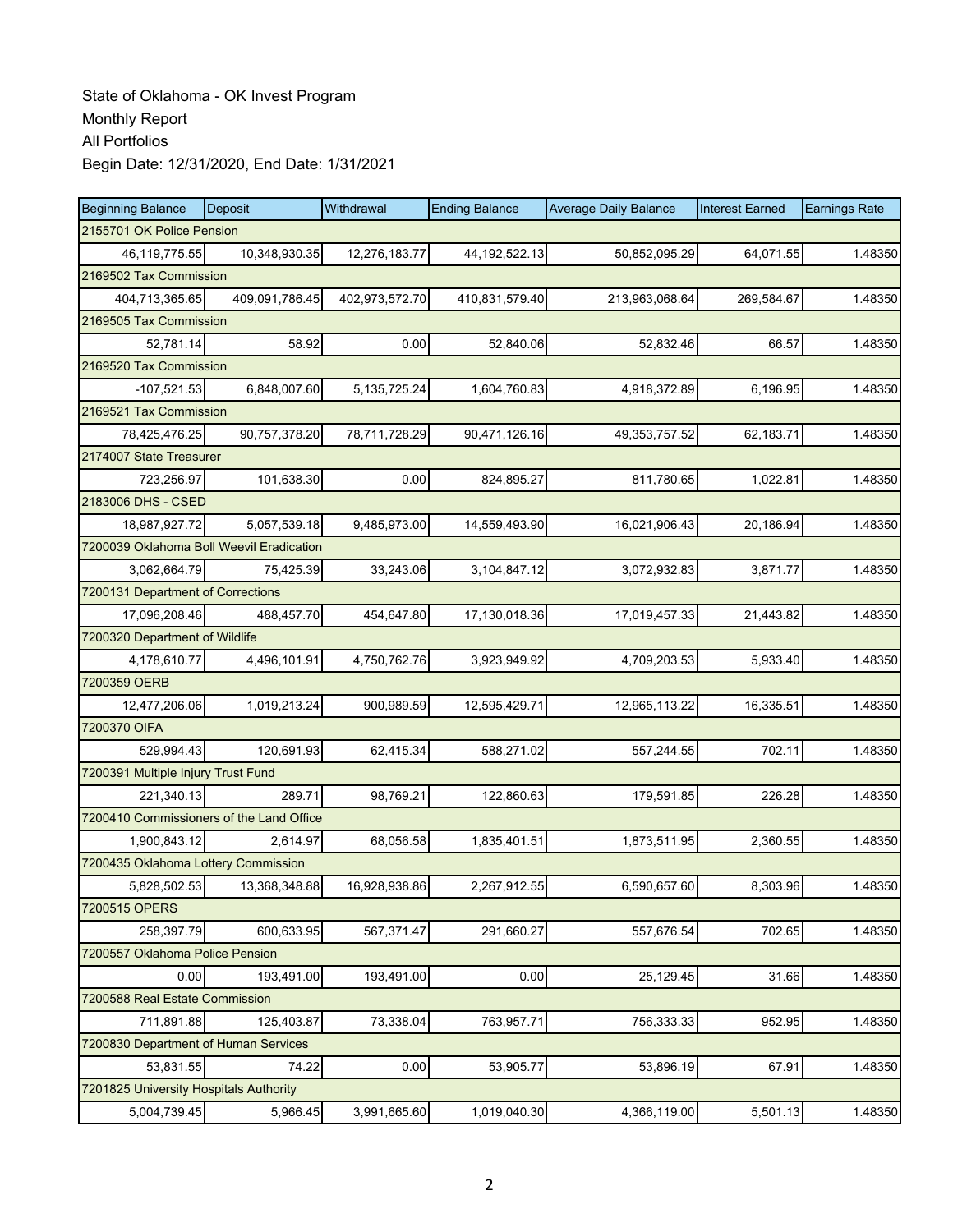| <b>Beginning Balance</b>                          | Deposit       | Withdrawal    | <b>Ending Balance</b> | <b>Average Daily Balance</b> | <b>Interest Earned</b> | <b>Earnings Rate</b> |
|---------------------------------------------------|---------------|---------------|-----------------------|------------------------------|------------------------|----------------------|
| 7205090 OMES Risk Management Division/DSC         |               |               |                       |                              |                        |                      |
| 32,854,894.04                                     | 13,722,116.00 | 187, 191. 17  | 46,389,818.87         | 39,149,232.63                | 49,326.42              | 1.48350              |
| 7205131 Department of Corrections                 |               |               |                       |                              |                        |                      |
| 901,871.65                                        | 791,732.43    | 818,693.69    | 874,910.39            | 858,838.40                   | 1,082.10               | 1.48350              |
| 7205204 JM Davis Arms & Historical Museum         |               |               |                       |                              |                        |                      |
| 4,478.93                                          | 605.51        | 0.00          | 5,084.44              | 4,948.25                     | 6.23                   | 1.48350              |
| 7205320 Department of Wildlife                    |               |               |                       |                              |                        |                      |
| 882,992.15                                        | 53,111.76     | 24,012.05     | 912,091.86            | 899.032.55                   | 1,132.74               | 1.48350              |
| 7205359 Sustaining OK Energy Resources            |               |               |                       |                              |                        |                      |
| 5,900,724.65                                      | 100,459.13    | 52,994.07     | 5,948,189.71          | 5,965,266.89                 | 7,515.99               | 1.48350              |
| 7205435 Oklahoma Lottery Commission               |               |               |                       |                              |                        |                      |
| 120,128.88                                        | 5,376.65      | 1,085.00      | 124,420.53            | 123,636.93                   | 155.78                 | 1.48350              |
| 7205515 OPERS                                     |               |               |                       |                              |                        |                      |
| 198.986.49                                        | 84,143.04     | 0.00          | 283,129.53            | 224,257.45                   | 282.56                 | 1.48350              |
| 7205563 OK Bd for Private Vocational Schools      |               |               |                       |                              |                        |                      |
| 97,111.34                                         | 3,698.67      | 17,166.29     | 83,643.72             | 93,019.02                    | 117.20                 | 1.48350              |
| 7205630 Oklahoma Department of Securities         |               |               |                       |                              |                        |                      |
| 963,378.78                                        | 600.00        | 11,778.11     | 952,200.67            | 953,313.97                   | 1,201.14               | 1.48350              |
| 7205807 Oklahoma Health Care Authority            |               |               |                       |                              |                        |                      |
| 6,591,349.18                                      | 42,658,466.08 | 45,408,041.85 | 3,841,773.41          | 20,762,818.80                | 26,160.30              | 1.48350              |
| 7210270 State Election Board                      |               |               |                       |                              |                        |                      |
| 3,951,052.56                                      | 5,452.51      | 44,149.86     | 3,912,355.21          | 3,922,548.82                 | 4,942.25               | 1.48350              |
| 7210320 Department of Wildlife                    |               |               |                       |                              |                        |                      |
| 7,938,186.43                                      | 84,952.72     | 136,231.75    | 7,886,907.40          | 7,914,072.09                 | 9,971.41               | 1.48350              |
| 7210350 Oklahoma Historical Society               |               |               |                       |                              |                        |                      |
| 29.05                                             | 0.04          | 0.00          | 29.09                 | 29.08                        | 0.04                   | 1.48350              |
| 7210400 Office of Juvenile Affairs                |               |               |                       |                              |                        |                      |
| 20,067.41                                         | 32.62         | 110.25        | 19,989.78             | 20,028.25                    | 25.23                  | 1.48350              |
| 7210410 Commissioners of the Land Office          |               |               |                       |                              |                        |                      |
| 130,699.33                                        | 180.21        | 0.00          | 130,879.54            | 130,856.29                   | 164.87                 | 1.48350              |
| 7210515 OPERS                                     |               |               |                       |                              |                        |                      |
| 122,441.55                                        | 15,243.86     | 40,124.43     | 97,560.98             | 122,768.54                   | 154.68                 | 1.48350              |
| 7210570 State Board of Licensure for Professional |               |               |                       |                              |                        |                      |
| 365,564.89                                        | 504.04        | 0.00          | 366,068.93            | 366,003.89                   | 461.15                 | 1.48350              |
| 7210588 Real Estate Commission                    |               |               |                       |                              |                        |                      |
| 289,028.93                                        | 7,565.17      | 0.00          | 296,594.10            | 293,305.13                   | 369.55                 | 1.48350              |
| 7215270 State of Oklahoma Election Board          |               |               |                       |                              |                        |                      |
| 10,184,870.15                                     | 14.050.43     | 89.958.63     | 10,108,961.95         | 10,135,282.80                | 12,770.04              | 1.48350              |
| 7215320 Department of Wildlife                    |               |               |                       |                              |                        |                      |
| 3,675,305.47                                      | 13,827.69     | 0.00          | 3,689,133.16          | 3,684,521.52                 | 4,642.35               | 1.48350              |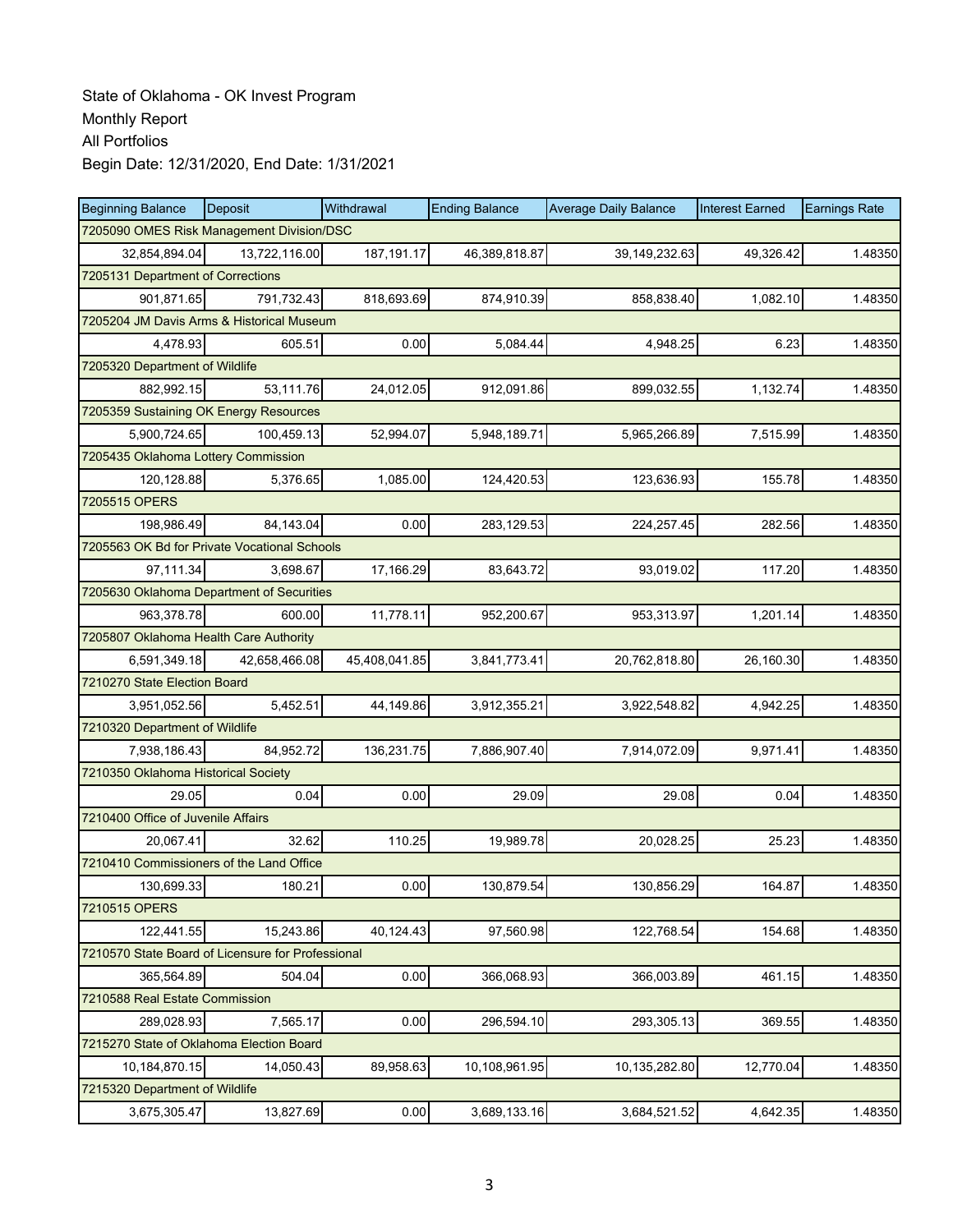| <b>Beginning Balance</b>                      | Deposit      | Withdrawal   | <b>Ending Balance</b> | <b>Average Daily Balance</b> | <b>Interest Earned</b> | <b>Earnings Rate</b> |  |  |
|-----------------------------------------------|--------------|--------------|-----------------------|------------------------------|------------------------|----------------------|--|--|
| 7215566 Tourism & Recreation Department       |              |              |                       |                              |                        |                      |  |  |
| 11,257,581.88                                 | 1,044,595.25 | 2,438,714.17 | 9,863,462.96          | 10,872,752.41                | 13,699.22              | 1.48350              |  |  |
| 7215585 Department of Public Safety           |              |              |                       |                              |                        |                      |  |  |
| 529.448.34                                    | 730.96       | 5,324.86     | 524,854.44            | 527,378.23                   | 664.47                 | 1.48350              |  |  |
| 7215670 JD McCarty Center                     |              |              |                       |                              |                        |                      |  |  |
| 903,283.77                                    | 5,075.55     | 3,431.59     | 904,927.73            | 904,388.31                   | 1,139.49               | 1.48350              |  |  |
| 7215825 University Hospitals Authority        |              |              |                       |                              |                        |                      |  |  |
| 2,306,607.82                                  | 5,332.12     | 2,657.45     | 2,309,282.49          | 2,309,697.17                 | 2,910.12               | 1.48350              |  |  |
| 7216805 Department of Rehabilitation Services |              |              |                       |                              |                        |                      |  |  |
| 764,771.52                                    | 3,121.36     | 16,361.20    | 751,531.68            | 760,141.64                   | 957.75                 | 1.48350              |  |  |
| 7220090 OSF Building Project Fund             |              |              |                       |                              |                        |                      |  |  |
| 0.42                                          | 0.00         | 0.00         | 0.42                  | 0.42                         | 0.00                   | 1.48350              |  |  |
| 7220320 Dept of Wildlife Conservation         |              |              |                       |                              |                        |                      |  |  |
| 4,244,357.47                                  | 70,843.06    | 48,178.88    | 4,267,021.65          | 4,267,050.25                 | 5,376.31               | 1.48350              |  |  |
| 7220585 Department of Public Safety           |              |              |                       |                              |                        |                      |  |  |
| 5,618,763.03                                  | 7,761.12     | 26,508.55    | 5,600,015.60          | 5,618,226.43                 | 7,078.73               | 1.48350              |  |  |
| 7220830 Department of Human Services          |              |              |                       |                              |                        |                      |  |  |
| 13,611.09                                     | 18.77        | 0.00         | 13,629.86             | 13,627.44                    | 17.17                  | 1.48350              |  |  |
| 7225040 Department of Agriculture             |              |              |                       |                              |                        |                      |  |  |
| 360,904.99                                    | 1,073.79     | 2,519.48     | 359,459.30            | 360,445.04                   | 454.15                 | 1.48350              |  |  |
| 7225830 Department of Human Services          |              |              |                       |                              |                        |                      |  |  |
| 3,242,225.25                                  | 4,429.52     | 3,187,500.29 | 59,154.48             | 2,325,879.10                 | 2,930.51               | 1.48350              |  |  |
| 7230220 Oklahoma Crime Victims Compensation   |              |              |                       |                              |                        |                      |  |  |
| 2,273,695.84                                  | 109,451.02   | 91,405.22    | 2,291,741.64          | 2,308,609.59                 | 2,908.75               | 1.48350              |  |  |
| 7230345 Department of Transportation          |              |              |                       |                              |                        |                      |  |  |
| 3,323,127.62                                  | 611,018.34   | 0.00         | 3,934,145.96          | 3,523,187.13                 | 4,439.07               | 1.48350              |  |  |
| 7230695 Tax Commission                        |              |              |                       |                              |                        |                      |  |  |
| 520,000.00                                    | 986,830.39   | 986,830.39   | 520,000.00            | 572,251.82                   | 721.01                 | 1.48350              |  |  |
| 7230807 Health Care Authority                 |              |              |                       |                              |                        |                      |  |  |
| 543,066.31                                    | 6,346,034.45 | 6,210,966.00 | 678,134.76            | 1,278,976.74                 | 1,611.46               | 1.48350              |  |  |
| 7235605 Regents for Higher Education          |              |              |                       |                              |                        |                      |  |  |
| 3,793,622.91                                  | 963,520.05   | 288,978.00   | 4,468,164.96          | 4,292,611.31                 | 5,408.51               | 1.48350              |  |  |
| 7240807 Health Care Authority                 |              |              |                       |                              |                        |                      |  |  |
| 13,725,419.39                                 | 18,924.62    | 0.00         | 13,744,344.01         | 13,741,902.12                | 17,314.23              | 1.48350              |  |  |
| 7244090 OMES Dept of Central Services         |              |              |                       |                              |                        |                      |  |  |
| 1,329,484.67                                  | 105,866.05   | 222, 197.21  | 1,213,153.51          | 1,261,615.47                 | 1,589.58               | 1.48350              |  |  |
| 7245807 Health Care Authority                 |              |              |                       |                              |                        |                      |  |  |
| 20,459,413.00                                 | 6,931,790.51 | 6,393,838.48 | 20,997,365.03         | 21,735,026.60                | 27,385.24              | 1.48350              |  |  |
| 7255090 Department of Central Services        |              |              |                       |                              |                        |                      |  |  |
| 1,153,565.21                                  | 2,001.10     | 0.00         | 1,155,566.31          | 1,155,233.59                 | 1,455.55               | 1.48350              |  |  |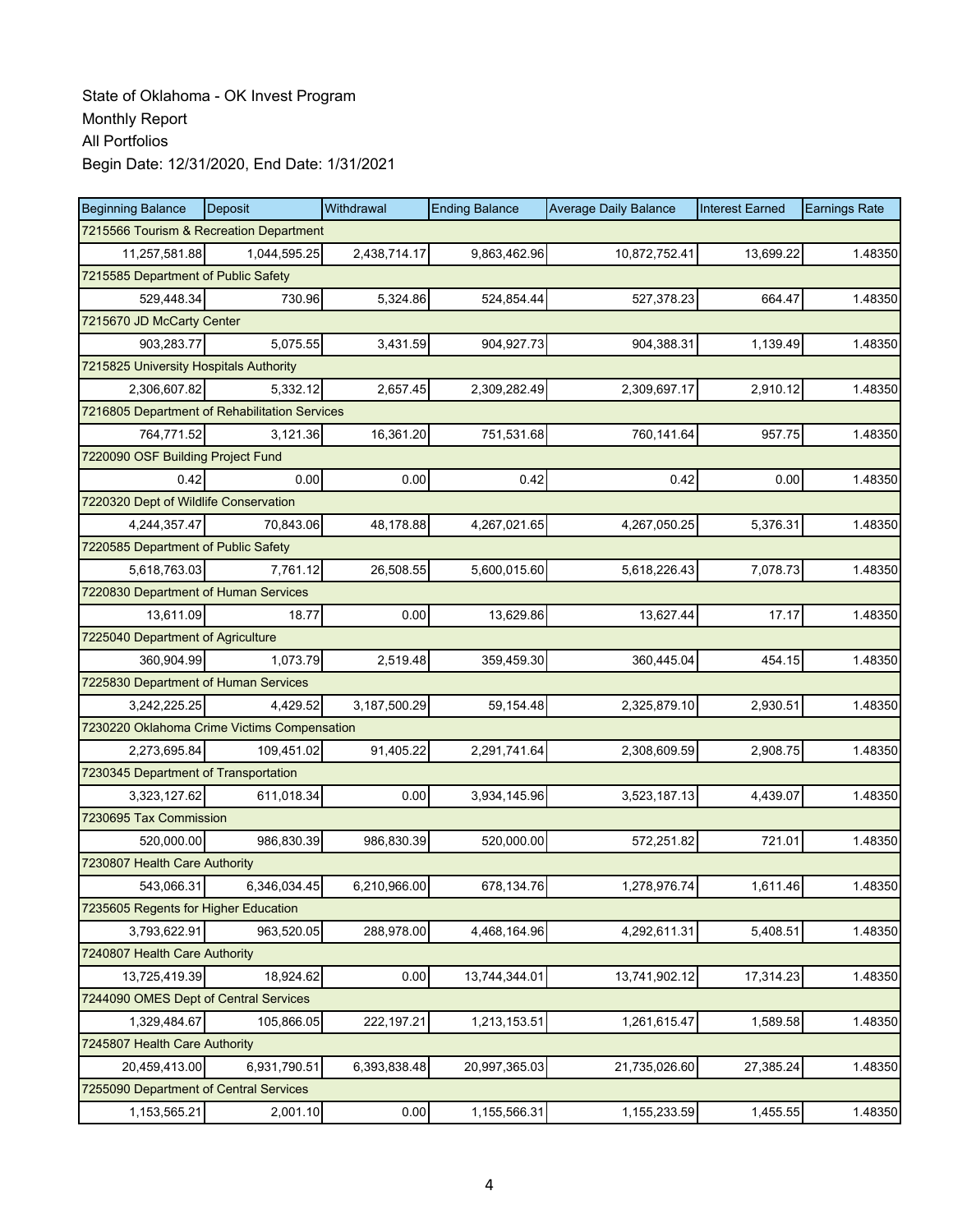| <b>Beginning Balance</b>                           | Deposit      | Withdrawal     | <b>Ending Balance</b> | <b>Average Daily Balance</b> | <b>Interest Earned</b> | <b>Earnings Rate</b> |
|----------------------------------------------------|--------------|----------------|-----------------------|------------------------------|------------------------|----------------------|
| 7255585 Oklahoma Dept of Public Safety             |              |                |                       |                              |                        |                      |
| 22,230.43                                          | 30.65        | 0.00           | 22,261.08             | 22,257.13                    | 28.04                  | 1.48350              |
| 7260090 OMES Risk Management Division              |              |                |                       |                              |                        |                      |
| 5,724,284.39                                       | 10,866.66    | 30,814.64      | 5,704,336.41          | 5,727,066.87                 | 7,215.87               | 1.48350              |
| 7265090 Risk Management Fund                       |              |                |                       |                              |                        |                      |
| 190,675.16                                         | 500,284.13   | 394,197.02     | 296,762.27            | 207,891.59                   | 261.93                 | 1.48350              |
| 7275740 OST - SEED                                 |              |                |                       |                              |                        |                      |
| 26,910.70                                          | 37.62        | 553.42         | 26,394.90             | 26,818.50                    | 33.79                  | 1.48350              |
| 7280090 OMES DCS Property Distribution             |              |                |                       |                              |                        |                      |
| 974,329.94                                         | 3,829.63     | 55,230.85      | 922,928.72            | 949,856.76                   | 1,196.78               | 1.48350              |
| 7280131 Department of Corrections                  |              |                |                       |                              |                        |                      |
| 5,683,793.37                                       | 2,353,007.42 | 1,678,105.82   | 6,358,694.97          | 5,854,748.31                 | 7,376.74               | 1.48350              |
| 7280345 Department of Transportation               |              |                |                       |                              |                        |                      |
| 447.845.59                                         | 470,625.83   | 448,590.81     | 469,880.61            | 769,547.94                   | 969.60                 | 1.48350              |
| 7285345 Department of Transportation               |              |                |                       |                              |                        |                      |
| 187,761,845.89                                     | 7,617,509.28 | 10,779,804.77  | 184,599,550.40        | 189,544,894.71               | 238,818.78             | 1.48350              |
| 7295090 Emergency & Transportation                 |              |                |                       |                              |                        |                      |
| 4,129,312.43                                       | 320,959.52   | 0.00           | 4,450,271.95          | 4,387,474.64                 | 5,528.04               | 1.48350              |
| 7296150 University of Science & Arts               |              |                |                       |                              |                        |                      |
| 41.31                                              | 0.06         | 0.00           | 41.37                 | 41.36                        | 0.05                   | 1.48350              |
| 7303000 Tobacco Litigation Escrow Fund             |              |                |                       |                              |                        |                      |
| 29,950.10                                          | 41.30        | 0.00           | 29,991.40             | 29,986.07                    | 37.78                  | 1.48350              |
| 7360566 Tourism & Recreation Department            |              |                |                       |                              |                        |                      |
| 6,424,151.52                                       | 9.807.68     | 0.00           | 6,433,959.20          | 6,432,279.65                 | 8,104.41               | 1.48350              |
| 7401105 OCIA NACEA Construction Series 2018B       |              |                |                       |                              |                        |                      |
| 6,860,456.04                                       | 9,653.58     | 0.00           | 6,870,109.62          | 6,868,864.00                 | 8,654.49               | 1.48350              |
| 7403292 Oklahoma Department of Environmental Quali |              |                |                       |                              |                        |                      |
| 93,228.04                                          | 128.54       | 0.00           | 93,356.58             | 93,339.99                    | 117.60                 | 1.48350              |
| 7405220 District Attorneys Council                 |              |                |                       |                              |                        |                      |
| 4,912,802.92                                       | 6,924.98     | 203,261.01     | 4,716,466.89          | 4,869,727.22                 | 6,135.66               | 1.48350              |
| 7408105 OCIA                                       |              |                |                       |                              |                        |                      |
| 0.00                                               | 538,382.49   | 0.00           | 538,382.49            | 295,315.16                   | 372.08                 | 1.48350              |
| 7409105 OCIA NACEA Revenue Series 2018B            |              |                |                       |                              |                        |                      |
| 0.00                                               | 89,001.80    | 0.00           | 89,001.80             | 28,732.44                    | 36.20                  | 1.48350              |
| 7411105 OCIA Capitol Repair Revenue Series 2018C   |              |                |                       |                              |                        |                      |
| 435,673.96                                         | 181.45       | 0.00           | 435,855.41            | 435,832.00                   | 549.13                 | 1.48350              |
| 7412105 OCIA                                       |              |                |                       |                              |                        |                      |
| 0.00                                               | 1,253,211.42 | 0.00           | 1,253,211.42          | 1,091,506.72                 | 1,375.25               | 1.48350              |
| 7415105 OCIA DOC Construction Series 2018D         |              |                |                       |                              |                        |                      |
| 61,544,133.07                                      | 0.00         | 5, 184, 999.55 | 56,359,133.52         | 59,128,062.68                | 74,498.93              | 1.48350              |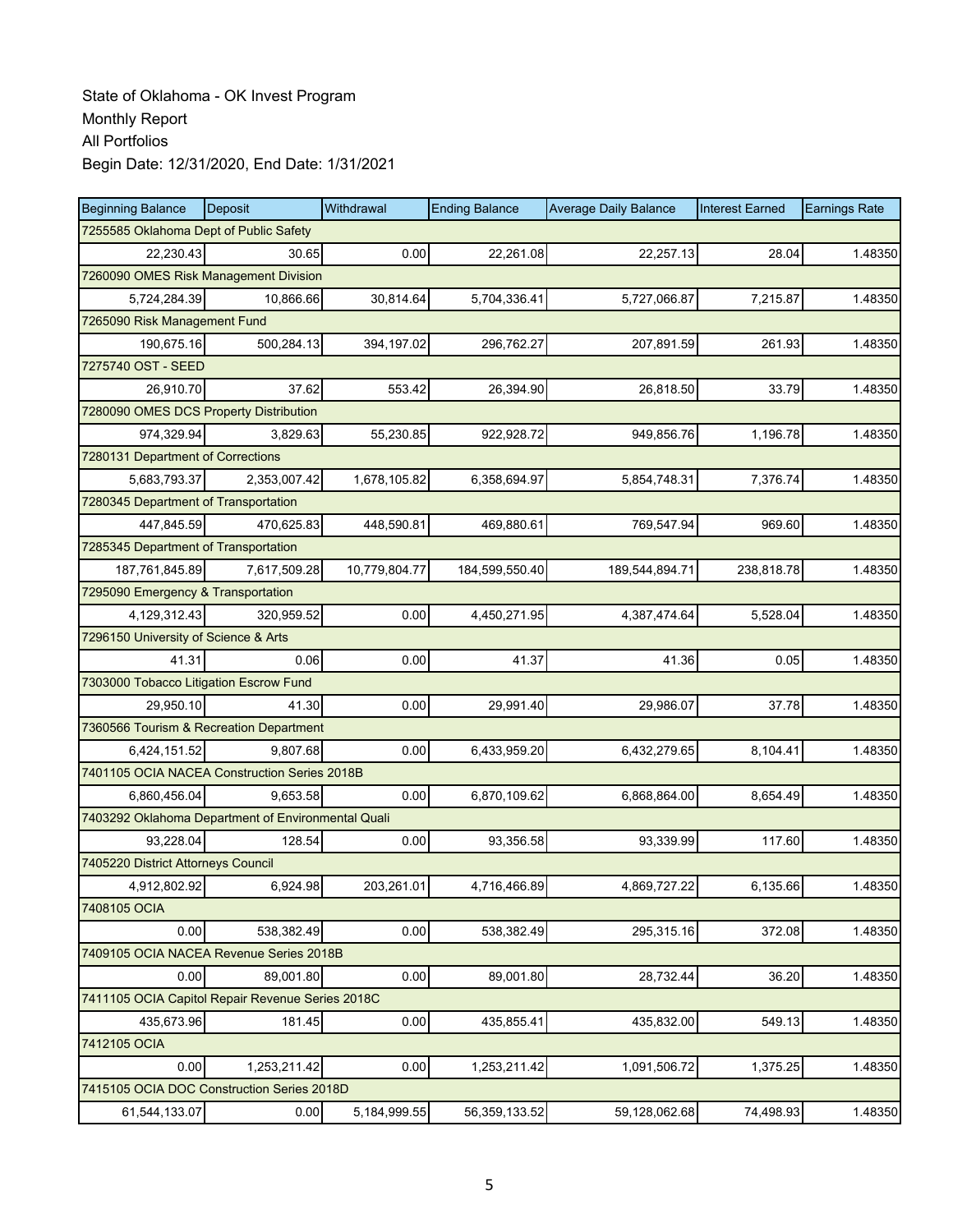| <b>Beginning Balance</b>          | <b>Deposit</b>                        | Withdrawal   | <b>Ending Balance</b> | <b>Average Daily Balance</b> | <b>Interest Earned</b> | <b>Earnings Rate</b> |  |  |  |  |
|-----------------------------------|---------------------------------------|--------------|-----------------------|------------------------------|------------------------|----------------------|--|--|--|--|
| 7416000 OSF - Oil Overcharge      |                                       |              |                       |                              |                        |                      |  |  |  |  |
| 291,052.02                        | 401.30                                | 0.00         | 291,453.32            | 291,401.54                   | 367.15                 | 1.48350              |  |  |  |  |
|                                   | 7416105 OCIA DOC Revenue Series 2018D |              |                       |                              |                        |                      |  |  |  |  |
| 750,467.71                        | 348.82                                | 0.00         | 750,816.53            | 750,771.52                   | 945.94                 | 1.48350              |  |  |  |  |
| 7416160 Department of Commerce    |                                       |              |                       |                              |                        |                      |  |  |  |  |
| 3,007,700.02                      | 8,700.66                              | 0.00         | 3,016,400.68          | 3,013,219.52                 | 3,796.53               | 1.48350              |  |  |  |  |
| 7419105 OCIA                      |                                       |              |                       |                              |                        |                      |  |  |  |  |
| 0.00                              | 1,007,207.51                          | 158,161.98   | 849,045.53            | 525,596.36                   | 662.23                 | 1.48350              |  |  |  |  |
| 7420105 OCIA                      |                                       |              |                       |                              |                        |                      |  |  |  |  |
| 5,390,263.43                      | 7,432.10                              | 0.00         | 5,397,695.53          | 5,396,736.55                 | 6,799.67               | 1.48350              |  |  |  |  |
| 7424105 OCIA                      |                                       |              |                       |                              |                        |                      |  |  |  |  |
| 0.00                              | 96.77                                 | 0.00         | 96.77                 | 84.28                        | 0.11                   | 1.48350              |  |  |  |  |
| 7426000 OSF - Oil Overcharge      |                                       |              |                       |                              |                        |                      |  |  |  |  |
| 2,431,888.26                      | 3,353.09                              | 0.00         | 2,435,241.35          | 2,434,808.69                 | 3,067.76               | 1.48350              |  |  |  |  |
| 7426160 Department of Commerce    |                                       |              |                       |                              |                        |                      |  |  |  |  |
| 13,647,885.23                     | 227,410.80                            | 0.00         | 13,875,296.03         | 13,692,595.82                | 17,252.11              | 1.48350              |  |  |  |  |
| 7427105 OCIA-Revenue Series 2019B |                                       |              |                       |                              |                        |                      |  |  |  |  |
| 20,844,508.41                     | 28,740.33                             | 6,660,426.77 | 14,212,821.97         | 18,706,810.93                | 23,569.81              | 1.48350              |  |  |  |  |
| 7428105 OCIA Endowed Chairs Fund  |                                       |              |                       |                              |                        |                      |  |  |  |  |
| 0.00                              | 957,494.13                            | 0.00         | 957,494.13            | 525,207.51                   | 661.74                 | 1.48350              |  |  |  |  |
| 7430010 Oklahoma State University |                                       |              |                       |                              |                        |                      |  |  |  |  |
| 2,525,851.10                      | 1,642,291.97                          | 2,525,782.70 | 1,642,360.37          | 2,366,799.27                 | 2,982.07               | 1.48350              |  |  |  |  |
| 7430011 Oklahoma State University |                                       |              |                       |                              |                        |                      |  |  |  |  |
| 2,961,595.96                      | 0.00                                  | 1,764,608.83 | 1,196,987.13          | 2,358,909.69                 | 2,972.13               | 1.48350              |  |  |  |  |
| 7430012 Oklahoma State University |                                       |              |                       |                              |                        |                      |  |  |  |  |
| 1,547,365.58                      | 954,668.85                            | 861,791.73   | 1,640,242.70          | 1,676,980.27                 | 2,112.93               | 1.48350              |  |  |  |  |
| 7430013 Oklahoma State University |                                       |              |                       |                              |                        |                      |  |  |  |  |
| 1,233,589.82                      | 501,707.08                            | 113,803.96   | 1,621,492.94          | 1,538,037.67                 | 1,937.86               | 1.48350              |  |  |  |  |
| 7430014 Oklahoma State University |                                       |              |                       |                              |                        |                      |  |  |  |  |
| 1,432,065.34                      | 404,862.90                            | 355,755.01   | 1,481,173.23          | 1,484,045.67                 | 1,869.84               | 1.48350              |  |  |  |  |
| 7430015 Oklahoma State University |                                       |              |                       |                              |                        |                      |  |  |  |  |
| 2,471,360.94                      | 3,412.40                              | 176,682.81   | 2,298,090.53          | 2,413,595.20                 | 3,041.03               | 1.48350              |  |  |  |  |
| 7430016 Oklahoma State University |                                       |              |                       |                              |                        |                      |  |  |  |  |
| 249,487.50                        | 244.03                                | 0.00         | 249,731.53            | 249,700.04                   | 314.61                 | 1.48350              |  |  |  |  |
| 7430100 Cameron University        |                                       |              |                       |                              |                        |                      |  |  |  |  |
| 993,662.80                        | 189,465.09                            | 225,619.28   | 957,508.61            | 897,064.94                   | 1,130.26               | 1.48350              |  |  |  |  |
| 7430420 Langston University       |                                       |              |                       |                              |                        |                      |  |  |  |  |
| 268,793.06                        | 2,133,631.58                          | 1,569,496.35 | 832,928.29            | 656,432.65                   | 827.08                 | 1.48350              |  |  |  |  |
| 7430461 Rogers State College      |                                       |              |                       |                              |                        |                      |  |  |  |  |
| 1,599,957.70                      | 18,750.00                             | 194,841.75   | 1,423,865.95          | 1,538,163.55                 | 1,938.02               | 1.48350              |  |  |  |  |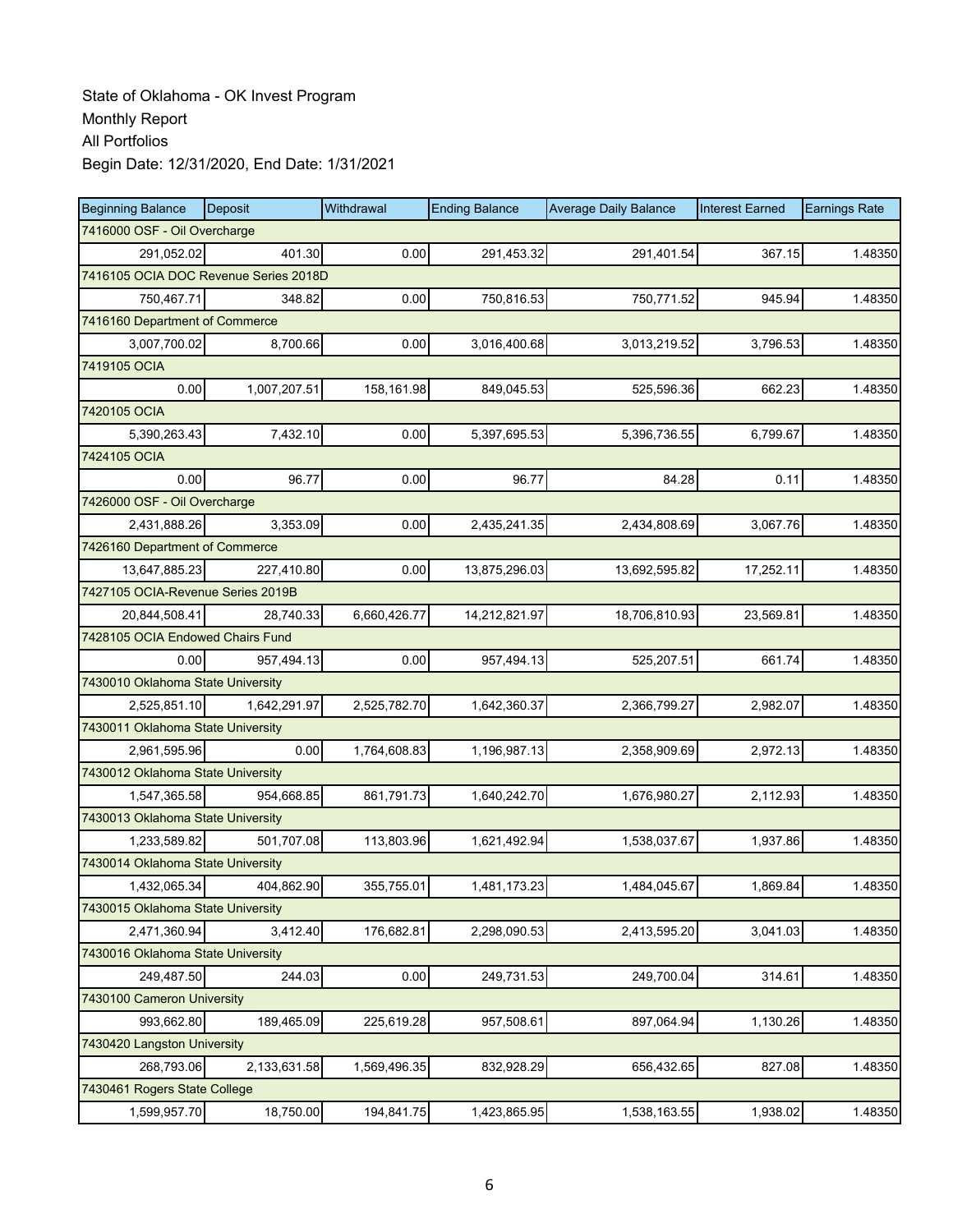| <b>Beginning Balance</b>                       | Deposit       | Withdrawal   | <b>Ending Balance</b> | <b>Average Daily Balance</b> | <b>Interest Earned</b> | <b>Earnings Rate</b> |
|------------------------------------------------|---------------|--------------|-----------------------|------------------------------|------------------------|----------------------|
| 7430505 Northwestern Oklahoma State University |               |              |                       |                              |                        |                      |
| 262,100.88                                     | 43,714.62     | 61,945.25    | 243,870.25            | 252,751.38                   | 318.46                 | 1.48350              |
| 7430530 Panhandle State University             |               |              |                       |                              |                        |                      |
| 16,135.61                                      | 201,552.78    | 206,238.57   | 11,449.82             | 18,941.04                    | 23.86                  | 1.48350              |
| 7430665 Southwestern Oklahoma State University |               |              |                       |                              |                        |                      |
| 1,841,107.10                                   | 67,308.01     | 50,896.28    | 1,857,518.83          | 1,836,772.99                 | 2,314.26               | 1.48350              |
| 7430760 University of Oklahoma                 |               |              |                       |                              |                        |                      |
| 13,419,740.76                                  | 29,094,026.74 | 9,887,226.57 | 32,626,540.93         | 19,708,606.98                | 24,832.03              | 1.48350              |
| 7430770 OUHSC                                  |               |              |                       |                              |                        |                      |
| 72,247,566.79                                  | 12,014,288.52 | 6,229,614.68 | 78,032,240.63         | 75,931,115.99                | 95,670.09              | 1.48350              |
| 7430773 Oklahoma State University              |               |              |                       |                              |                        |                      |
| 1,870,841.31                                   | 914,306.10    | 1,279,425.01 | 1,505,722.40          | 1,810,076.04                 | 2,280.62               | 1.48350              |
| 7434105 OCIA                                   |               |              |                       |                              |                        |                      |
| 1,777.68                                       | 129,984.88    | 0.00         | 131,762.56            | 56,587.19                    | 71.30                  | 1.48350              |
| 7436000 OSF - Oil Overcharge                   |               |              |                       |                              |                        |                      |
| 2,667.25                                       | 3.68          | 0.00         | 2,670.93              | 2,670.46                     | 3.36                   | 1.48350              |
| 7436105 OCIA                                   |               |              |                       |                              |                        |                      |
| 224,599.48                                     | 102.50        | 0.00         | 224,701.98            | 224,688.75                   | 283.10                 | 1.48350              |
| 7437105 OCIA                                   |               |              |                       |                              |                        |                      |
| 33,812,430.90                                  | 30,864.46     | 28,029.11    | 33,815,266.25         | 33,820,977.94                | 42,613.04              | 1.48350              |
| 7438105 OCIA                                   |               |              |                       |                              |                        |                      |
| 377,550.00                                     | 209.22        | 0.00         | 377,759.22            | 377,732.22                   | 475.93                 | 1.48350              |
| 7439105 2020A OCIA                             |               |              |                       |                              |                        |                      |
| 0.00                                           | 2,796,894.05  | 1,413,728.74 | 1,383,165.31          | 1,260,838.57                 | 1,588.60               | 1.48350              |
| 7442105 OCIA                                   |               |              |                       |                              |                        |                      |
| 0.00                                           | 1,146,796.20  | 0.00         | 1,146,796.20          | 998,822.50                   | 1,258.48               | 1.48350              |
| 7443105 OCIA                                   |               |              |                       |                              |                        |                      |
| 271,945.83                                     | 278,151.34    | 309,991.66   | 240,105.51            | 313,313.53                   | 394.76                 | 1.48350              |
| 7444835 Water Resources Board                  |               |              |                       |                              |                        |                      |
| 6,030,617.00                                   | 8,959.81      | 45,058.79    | 5,994,518.02          | 6,018,718.42                 | 7,583.34               | 1.48350              |
| 7445105 Oklahoma Capital Improvement           |               |              |                       |                              |                        |                      |
| 800,047.92                                     | 332.25        | 0.00         | 800,380.17            | 800,337.30                   | 1,008.39               | 1.48350              |
| 7445835 Water Resources Board                  |               |              |                       |                              |                        |                      |
| 3,257,664.13                                   | 5,861.21      | 105,740.08   | 3, 157, 785. 26       | 3,222,980.76                 | 4,060.82               | 1.48350              |
| 7447105 OCIA                                   |               |              |                       |                              |                        |                      |
| 64,325.00                                      | 242,416.72    | 64,325.00    | 242,416.72            | 119,762.95                   | 150.90                 | 1.48350              |
| 7448105 OCIA                                   |               |              |                       |                              |                        |                      |
| 752.02                                         | 0.00          | 0.00         | 752.02                | 752.02                       | 0.95                   | 1.48350              |
| 7450105 OCIA Series 2020B                      |               |              |                       |                              |                        |                      |
| 0.00                                           | 985,868.30    | 0.00         | 985,868.30            | 858,659.49                   | 1,081.88               | 1.48350              |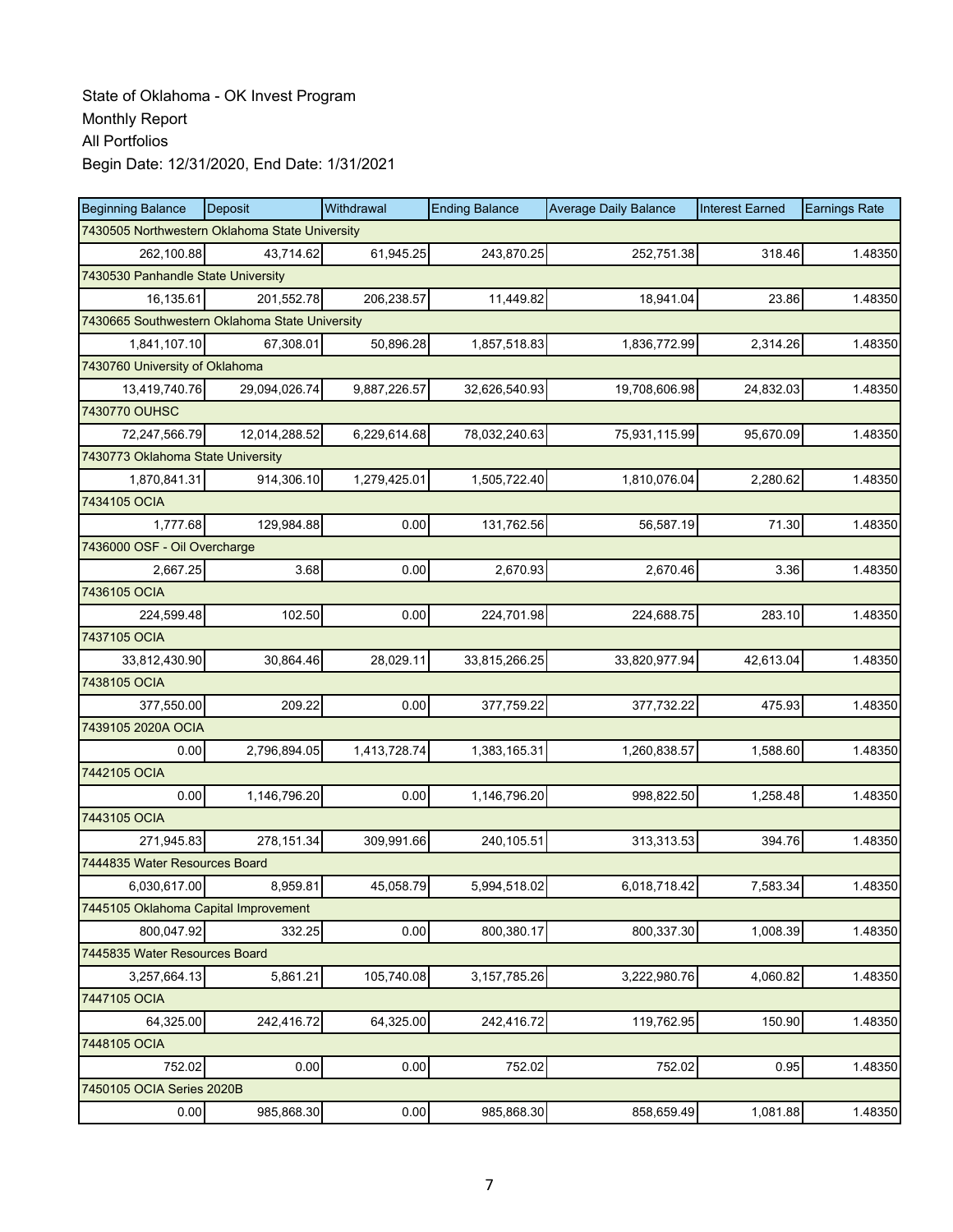| <b>Beginning Balance</b>                 | Deposit                        | Withdrawal    | <b>Ending Balance</b> | <b>Average Daily Balance</b> | <b>Interest Earned</b> | <b>Earnings Rate</b> |  |  |  |
|------------------------------------------|--------------------------------|---------------|-----------------------|------------------------------|------------------------|----------------------|--|--|--|
| 7451105 OCIA Series 2020B                |                                |               |                       |                              |                        |                      |  |  |  |
| 200,074,410.96                           | 275,871.90                     | 0.00          | 200,350,282.86        | 200,314,686.49               | 252,388.27             | 1.48350              |  |  |  |
| 7452105 OCIA Series 2020D                |                                |               |                       |                              |                        |                      |  |  |  |
| 0.00                                     | 84,324.58                      | 84,324.58     | 0.00                  | 16,320.89                    | 20.56                  | 1.48350              |  |  |  |
| 7453105 OCIA Series 2020D                |                                |               |                       |                              |                        |                      |  |  |  |
| 0.00                                     | 16,000,000.00                  | 0.00          | 16,000,000.00         | 10,838,709.68                | 13,656.33              | 1.48350              |  |  |  |
| 7454105 OCIA Series 2020E                |                                |               |                       |                              |                        |                      |  |  |  |
| 0.00                                     | 269,133.01                     | 269,133.01    | 0.00                  | 121,543.94                   | 153.14                 | 1.48350              |  |  |  |
| 7455105 OCIA                             |                                |               |                       |                              |                        |                      |  |  |  |
| 352,520.84                               | 146.35                         | 0.00          | 352,667.19            | 352,648.31                   | 444.32                 | 1.48350              |  |  |  |
| 7455160 Department of Commerce           |                                |               |                       |                              |                        |                      |  |  |  |
| 383,488.79                               | 44,876.76                      | 93,311.98     | 335,053.57            | 371,124.14                   | 467.60                 | 1.48350              |  |  |  |
| 7456105 OCIA Series 2020E                |                                |               |                       |                              |                        |                      |  |  |  |
| 0.00                                     | 48,600,000.00                  | 0.00          | 48,600,000.00         | 32,922,580.65                | 41,481.10              | 1.48350              |  |  |  |
| 7458105 OCIA Series 2020C                |                                |               |                       |                              |                        |                      |  |  |  |
| 0.00                                     | 91,996.41                      | 0.00          | 91,996.41             | 80,125.91                    | 100.96                 | 1.48350              |  |  |  |
| 7460100 Cameron University               |                                |               |                       |                              |                        |                      |  |  |  |
| 1,348,412.79                             | 1,860.92                       | 208.72        | 1,350,064.99          | 1,350,006.66                 | 1,700.95               | 1.48350              |  |  |  |
|                                          | 7460760 University of Oklahoma |               |                       |                              |                        |                      |  |  |  |
| 168,482.73                               | 232.30                         | 0.00          | 168,715.03            | 168,685.06                   | 212.54                 | 1.48350              |  |  |  |
| 7462105 OK Capital Improvement Authority |                                |               |                       |                              |                        |                      |  |  |  |
| 0.00                                     | 8.26                           | 0.00          | 8.26                  | 7.19                         | 0.01                   | 1.48350              |  |  |  |
| 7464105 OCIA                             |                                |               |                       |                              |                        |                      |  |  |  |
| 13,604,269.22                            | 18,844.94                      | 10,776.34     | 13,612,337.82         | 13,616,755.62                | 17,156.55              | 1.48350              |  |  |  |
| 7470010 Oklahoma State University        |                                |               |                       |                              |                        |                      |  |  |  |
| 1,658,157.82                             | 2,286.27                       | 0.00          | 1,660,444.09          | 1,660,149.09                 | 2,091.72               | 1.48350              |  |  |  |
| 7471835 Water Resources Board            |                                |               |                       |                              |                        |                      |  |  |  |
| 1,082,222.94                             | 1,492.17                       | 22,000.00     | 1,061,715.11          | 1,070,748.38                 | 1,349.10               | 1.48350              |  |  |  |
| 7472835 Water Resources Board            |                                |               |                       |                              |                        |                      |  |  |  |
| 100,926,447.59                           | 8,227.65                       | 114,408.13    | 100.820.267.11        | 100,843,577.98               | 127,058.76             | 1.48350              |  |  |  |
| 7473835 Water Resources Board            |                                |               |                       |                              |                        |                      |  |  |  |
| 104,839,658.02                           | 0.00                           | 20,863,005.10 | 83,976,652.92         | 91,389,866.82                | 115,147.48             | 1.48350              |  |  |  |
| 7475750 Tulsa Community College          |                                |               |                       |                              |                        |                      |  |  |  |
| 5,984.09                                 | 8.25                           | 0.00          | 5,992.34              | 5,991.28                     | 7.55                   | 1.48350              |  |  |  |
| 7476760 University of Oklahoma           |                                |               |                       |                              |                        |                      |  |  |  |
| 87,552,333.39                            | 66,488.15                      | 0.00          | 87,618,821.54         | 87,610,242.42                | 110,385.31             | 1.48350              |  |  |  |
| 7479010 Oklahoma State University        |                                |               |                       |                              |                        |                      |  |  |  |
| 20,319,358.68                            | 28,825.54                      | 1,150,434.41  | 19,197,749.81         | 20,045,842.12                | 25,256.94              | 1.48350              |  |  |  |
| 7481633 Oklahoma City Community College  |                                |               |                       |                              |                        |                      |  |  |  |
| 0.03                                     | 0.00                           | 0.00          | 0.03                  | 0.03                         | 0.00                   | 1.48350              |  |  |  |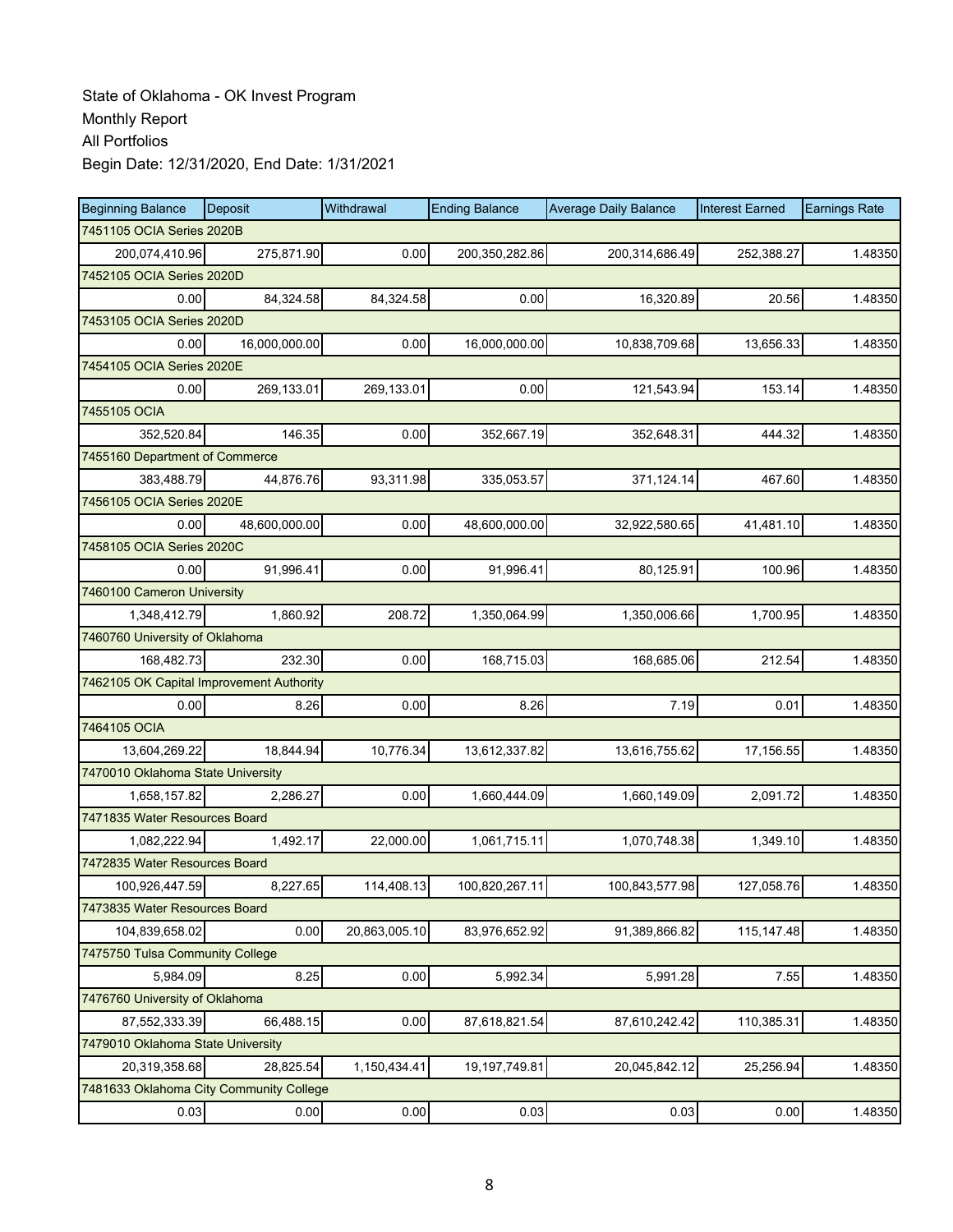| <b>Beginning Balance</b>                 | Deposit    | Withdrawal | <b>Ending Balance</b> | <b>Average Daily Balance</b> | <b>Interest Earned</b> | <b>Earnings Rate</b> |
|------------------------------------------|------------|------------|-----------------------|------------------------------|------------------------|----------------------|
| 7482105 OCIA                             |            |            |                       |                              |                        |                      |
| 11,655.25                                | 16.07      | 0.00       | 11,671.32             | 11,669.25                    | 14.70                  | 1.48350              |
| 7483633 OCCC 2010 Bond                   |            |            |                       |                              |                        |                      |
| 0.06                                     | 0.00       | 0.00       | 0.06                  | 0.06                         | 0.00                   | 1.48350              |
| 7485010 Oklahoma State University        |            |            |                       |                              |                        |                      |
| 326,886.99                               | 474.56     | 2,944.32   | 324,417.23            | 326,526.15                   | 411.41                 | 1.48350              |
| 7486010 Oklahoma State University        |            |            |                       |                              |                        |                      |
| 677.81                                   | 550.93     | 0.00       | 1,228.74              | 856.04                       | 1.08                   | 1.48350              |
| 7487010 Oklahoma State University        |            |            |                       |                              |                        |                      |
| 727,486.70                               | 1,010.78   | 71,798.40  | 656,699.08            | 705,199.32                   | 888.52                 | 1.48350              |
| 7488010 Oklahoma State University        |            |            |                       |                              |                        |                      |
| 1,293,936.97                             | 1,855.91   | 351,749.36 | 944,043.52            | 1,011,884.57                 | 1,274.93               | 1.48350              |
| 7488105 OCIA                             |            |            |                       |                              |                        |                      |
| 12,526.43                                | 5,119.04   | 4,057.63   | 13,587.84             | 16,461.38                    | 20.74                  | 1.48350              |
| 7489105 OCIA                             |            |            |                       |                              |                        |                      |
| 3,885.39                                 | 5.36       | 0.00       | 3,890.75              | 3,890.06                     | 4.90                   | 1.48350              |
| 7490010Oklahoma State University         |            |            |                       |                              |                        |                      |
| 47,661.39                                | 65.72      | 0.00       | 47,727.11             | 47,718.63                    | 60.12                  | 1.48350              |
| 7490013Oklahoma State University         |            |            |                       |                              |                        |                      |
| 21,618.91                                | 29.81      | 0.00       | 21,648.72             | 21,644.87                    | 27.27                  | 1.48350              |
| 7490015Oklahoma State University         |            |            |                       |                              |                        |                      |
| 63,070.22                                | 89.91      | 12,437.90  | 50,722.23             | 59,400.95                    | 74.84                  | 1.48350              |
| 7490270 Oklahoma State Election Board    |            |            |                       |                              |                        |                      |
| 1,749,946.45                             | 10,659.77  | 213,018.88 | 1,547,587.34          | 1,693,775.54                 | 2,134.09               | 1.48350              |
| 7490760 University of Oklahoma           |            |            |                       |                              |                        |                      |
| 1,242,594.69                             | 8,021.68   | 231,646.62 | 1,018,969.75          | 1,172,761.22                 | 1,477.63               | 1.48350              |
| 7490773Oklahoma State University         |            |            |                       |                              |                        |                      |
| 112.834.71                               | 60,140.77  | 12,847.71  | 160, 127. 77          | 144,080.28                   | 181.54                 | 1.48350              |
| 7491220 District Attorneys Council       |            |            |                       |                              |                        |                      |
| 4,899,482.62                             | 42,156.18  | 248.556.86 | 4,693,081.94          | 4,782,991.34                 | 6,026.37               | 1.48350              |
| 7510410 Commissioners of the Land Office |            |            |                       |                              |                        |                      |
| 799,693.52                               | 0.00       | 0.00       | 799,693.52            | 799,693.52                   | 1,007.58               | 1.48350              |
| 7511410 Commissioners of the Land Office |            |            |                       |                              |                        |                      |
| 3,391,511.58                             | 0.00       | 811,267.45 | 2,580,244.13          | 3,032,459.49                 | 3,820.77               | 1.48350              |
| 7518410 Commissioners of the Land Office |            |            |                       |                              |                        |                      |
| 762,996.68                               | 0.00       | 762,996.68 | 0.00                  | 492,255.92                   | 620.22                 | 1.48350              |
| 7519410 Commissioners of the Land Office |            |            |                       |                              |                        |                      |
| 932,521.62                               | 0.00       | 932,521.61 | 0.01                  | 601,626.86                   | 758.03                 | 1.48350              |
| 7600010 Oklahoma State University        |            |            |                       |                              |                        |                      |
| 4,404,615.60                             | 742,201.50 | 216,059.62 | 4,930,757.48          | 4,356,435.16                 | 5,488.93               | 1.48350              |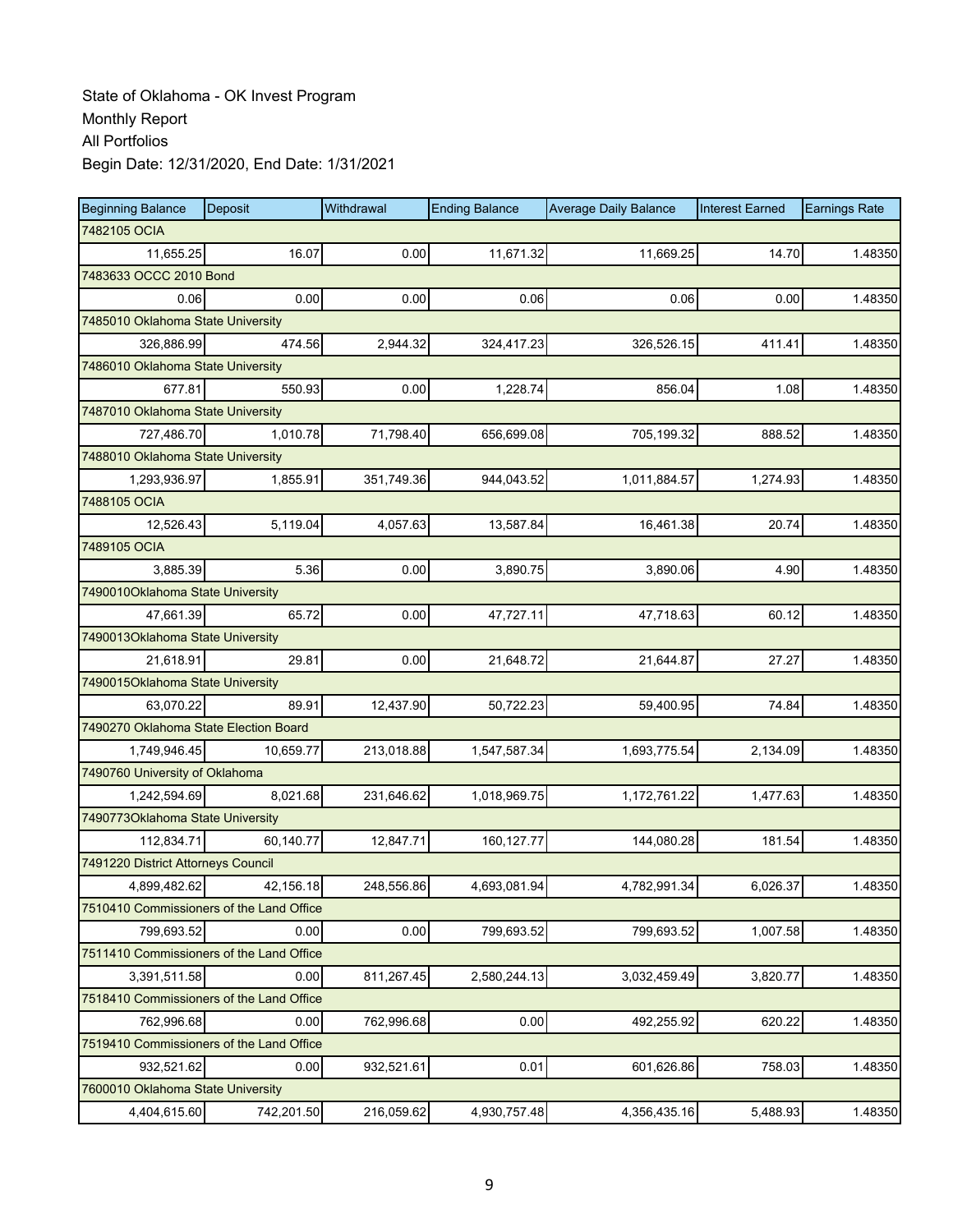| <b>Beginning Balance</b>                       | Deposit    | Withdrawal   | <b>Ending Balance</b> | <b>Average Daily Balance</b> | <b>Interest Earned</b> | <b>Earnings Rate</b> |
|------------------------------------------------|------------|--------------|-----------------------|------------------------------|------------------------|----------------------|
| 7600100 Cameron University                     |            |              |                       |                              |                        |                      |
| 621,589.76                                     | 91.766.76  | 26,578.02    | 686,778.50            | 612,274.96                   | 771.44                 | 1.48350              |
| 7600120 University of Central Oklahoma         |            |              |                       |                              |                        |                      |
| 2,935,175.55                                   | 94,894.29  | 0.00         | 3,030,069.84          | 2,947,456.64                 | 3,713.67               | 1.48350              |
| 7600150 University of Science & Arts           |            |              |                       |                              |                        |                      |
| 615,035.53                                     | 91,751.12  | 95,811.28    | 610,975.37            | 546,548.27                   | 688.63                 | 1.48350              |
| 7600230 East Central University                |            |              |                       |                              |                        |                      |
| 1,415,016.74                                   | 92,830.65  | 55,794.24    | 1,452,053.15          | 1,389,233.22                 | 1,750.38               | 1.48350              |
| 7600420 Langston University                    |            |              |                       |                              |                        |                      |
| 2,393,061.01                                   | 85,074.87  | 16,502.75    | 2,461,633.13          | 2,392,647.07                 | 3,014.64               | 1.48350              |
| 7600485 Northeastern State University          |            |              |                       |                              |                        |                      |
| 2,360,092.21                                   | 119,501.12 | 51,316.73    | 2,428,276.60          | 2,362,959.52                 | 2,977.23               | 1.48350              |
| 7600490 Northern Oklahoma College              |            |              |                       |                              |                        |                      |
| 1,207,895.48                                   | 83,681.39  | 179,364.08   | 1,112,212.79          | 1,090,844.19                 | 1,374.42               | 1.48350              |
| 7600505 Northwestern Oklahoma State University |            |              |                       |                              |                        |                      |
| 1,988,422.73                                   | 93,590.70  | 5,813.69     | 2,076,199.74          | 1,997,068.04                 | 2,516.22               | 1.48350              |
| 7600530 Panhandle State University             |            |              |                       |                              |                        |                      |
| 137,203.67                                     | 91,053.06  | 76,567.32    | 151,689.41            | 109,508.32                   | 137.98                 | 1.48350              |
| 7600660 Southeastern Oklahoma State Unversity  |            |              |                       |                              |                        |                      |
| 47,772.92                                      | 90,931.87  | 37,235.03    | 101,469.76            | 27,775.75                    | 35.00                  | 1.48350              |
| 7600665 Southwestern Oklahoma State University |            |              |                       |                              |                        |                      |
| 2,084,614.24                                   | 93,742.36  | 104,496.53   | 2,073,860.07          | 2,043,126.41                 | 2,574.26               | 1.48350              |
| 7600760 University of Oklahoma                 |            |              |                       |                              |                        |                      |
| 3,635,891.87                                   | 741,373.47 | 1,442,461.00 | 2,934,804.34          | 3,106,710.54                 | 3,914.33               | 1.48350              |
| 7650010 Oklahoma State University              |            |              |                       |                              |                        |                      |
| 2,905,606.31                                   | 563,766.50 | 0.00         | 3,469,372.81          | 2,967,282.86                 | 3,738.65               | 1.48350              |
| 7650100 Cameron University                     |            |              |                       |                              |                        |                      |
| 716,735.46                                     | 62,297.86  | 0.00         | 779,033.32            | 723,514.37                   | 911.60                 | 1.48350              |
| 7650120 University of Central Oklahoma         |            |              |                       |                              |                        |                      |
| 1,536,243.74                                   | 63,427.80  | 0.00         | 1,599,671.54          | 1,544,006.79                 | 1,945.39               | 1.48350              |
| 7650150 University of Science & Arts           |            |              |                       |                              |                        |                      |
| 427,833.10                                     | 61,909.30  | 0.00         | 489,742.40            | 434,273.59                   | 547.17                 | 1.48350              |
| 7650230 East Central University                |            |              |                       |                              |                        |                      |
| 1,432,400.35                                   | 63,336.89  | 106,465.91   | 1,389,271.33          | 1,344,769.00                 | 1,694.35               | 1.48350              |
| 7650420 Langston University                    |            |              |                       |                              |                        |                      |
| 1,048,303.26                                   | 207,662.52 | 102,709.07   | 1,153,256.71          | 1,008,887.66                 | 1,271.16               | 1.48350              |
| 7650485 Northeastern State University          |            |              |                       |                              |                        |                      |
| 753,097.66                                     | 62,369.83  | 11,273.57    | 804,193.92            | 758,484.60                   | 955.66                 | 1.48350              |
| 7650490 Northern Oklahoma College              |            |              |                       |                              |                        |                      |
| 1,492,894.14                                   | 298,738.89 | 271,275.86   | 1,520,357.17          | 1,384,049.03                 | 1,743.84               | 1.48350              |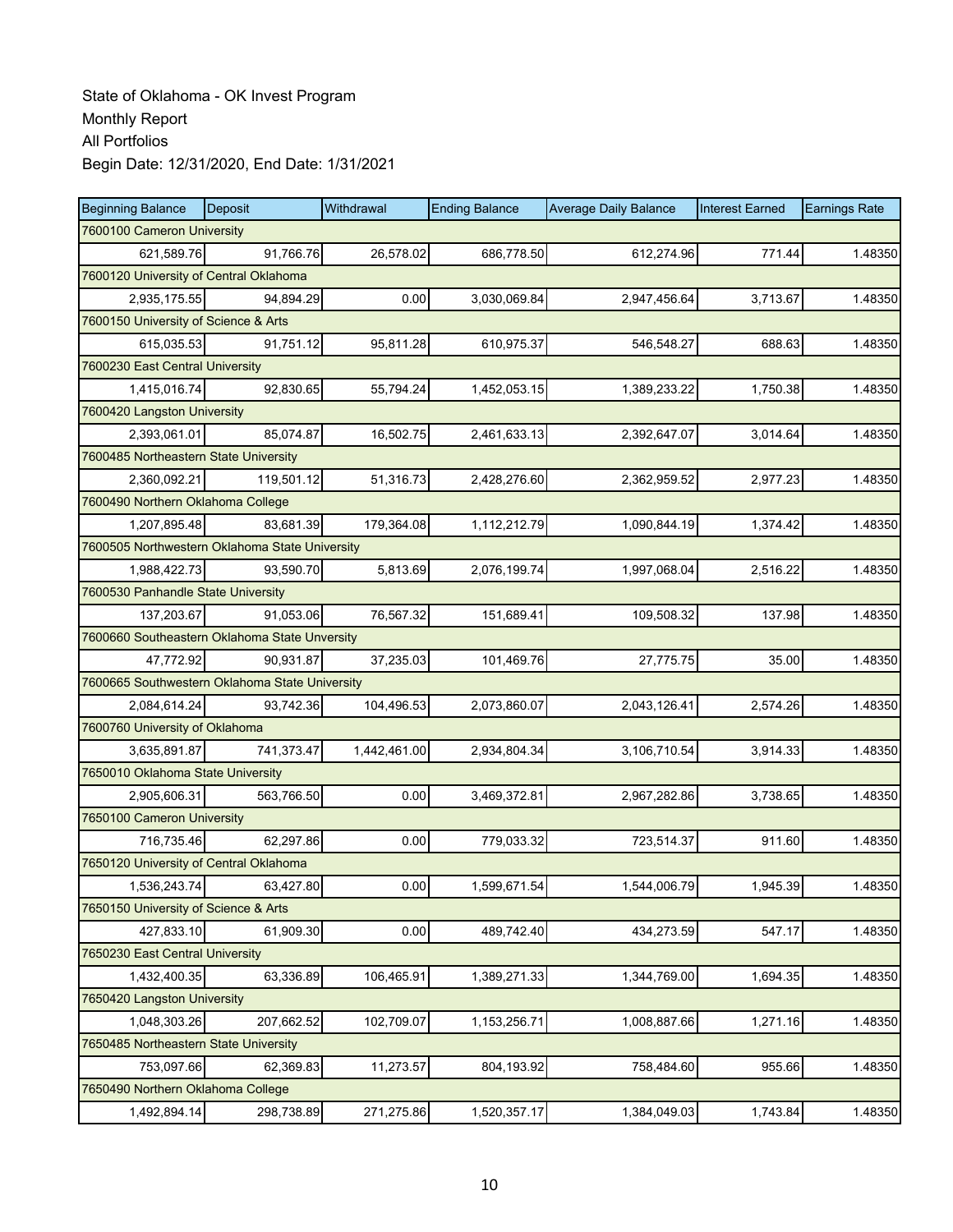| <b>Beginning Balance</b>                       | <b>Deposit</b> | Withdrawal    | <b>Ending Balance</b> | <b>Average Daily Balance</b> | <b>Interest Earned</b> | <b>Earnings Rate</b> |  |  |  |
|------------------------------------------------|----------------|---------------|-----------------------|------------------------------|------------------------|----------------------|--|--|--|
| 7650505 Northwestern Oklahoma State University |                |               |                       |                              |                        |                      |  |  |  |
| 598,572.51                                     | 62,134.94      | 0.00          | 660,707.45            | 605,209.52                   | 762.54                 | 1.48350              |  |  |  |
| 7650530 Panhandle State University             |                |               |                       |                              |                        |                      |  |  |  |
| 99,989.57                                      | 61,454.22      | 43,735.63     | 117,708.16            | 84,544.24                    | 106.52                 | 1.48350              |  |  |  |
| 7650660 Southeastern Oklahoma State Unversity  |                |               |                       |                              |                        |                      |  |  |  |
| 21,708.02                                      | 61,347.84      | 19,492.84     | 63,563.02             | 12,568.26                    | 15.84                  | 1.48350              |  |  |  |
| 7650665 Southwestern Oklahoma State University |                |               |                       |                              |                        |                      |  |  |  |
| 640,296.18                                     | 62,193.57      | 53,383.59     | 649,106.16            | 617,661.00                   | 778.23                 | 1.48350              |  |  |  |
| 7650760 University of Oklahoma                 |                |               |                       |                              |                        |                      |  |  |  |
| 2,777,317.77                                   | 566,693.82     | 437,109.50    | 2,906,902.09          | 2,651,646.73                 | 3,340.97               | 1.48350              |  |  |  |
| 7700040 Department of Agriculture              |                |               |                       |                              |                        |                      |  |  |  |
| 11,041,236.76                                  | 15,223.67      | 0.00          | 11,056,460.43         | 11,054,496.09                | 13,928.21              | 1.48350              |  |  |  |
| 7700041 Western Oklahoma State College         |                |               |                       |                              |                        |                      |  |  |  |
| 808,764.94                                     | 107,346.30     | 252,840.92    | 663,270.32            | 769,538.99                   | 969.59                 | 1.48350              |  |  |  |
| 7700131 Department of Corrections              |                |               |                       |                              |                        |                      |  |  |  |
| 19,698,490.50                                  | 1,664,336.22   | 1,626,838.54  | 19,735,988.18         | 19,701,034.69                | 24,822.49              | 1.48350              |  |  |  |
| 7700240 Eastern Oklahoma State College         |                |               |                       |                              |                        |                      |  |  |  |
| 1,017,571.82                                   | 113,095.95     | 34,449.94     | 1,096,217.83          | 1,055,159.75                 | 1,329.46               | 1.48350              |  |  |  |
| 7700340 State Health Department                |                |               |                       |                              |                        |                      |  |  |  |
| 243,438.79                                     | 1,559,463.06   | 1,017,889.39  | 785,012.46            | 388,850.02                   | 489.94                 | 1.48350              |  |  |  |
| 7700461 Rogers State College                   |                |               |                       |                              |                        |                      |  |  |  |
| 6,680,521.29                                   | 457,908.89     | 1,311,566.36  | 5,826,863.82          | 6,219,554.53                 | 7,836.38               | 1.48350              |  |  |  |
| 7700490 Northern Oklahoma College              |                |               |                       |                              |                        |                      |  |  |  |
| 1,611,226.63                                   | 724,714.57     | 514,307.27    | 1,821,633.93          | 1,485,524.97                 | 1,871.70               | 1.48350              |  |  |  |
| 7700606 Ardmore Higher Education Center        |                |               |                       |                              |                        |                      |  |  |  |
| 201,247.99                                     | 279.13         | 2,538.01      | 198,989.11            | 200,235.87                   | 252.29                 | 1.48350              |  |  |  |
| 7700633 Oklahoma City Community College        |                |               |                       |                              |                        |                      |  |  |  |
| 9,279,560.87                                   | 3,220,779.94   | 1,775,945.78  | 10,724,395.03         | 9,581,781.58                 | 12,072.65              | 1.48350              |  |  |  |
| 7700660 Southeastern Oklahoma State University |                |               |                       |                              |                        |                      |  |  |  |
| 8,303,459.13                                   | 2,005,416.43   | 1,065,435.17  | 9,243,440.39          | 9,196,137.19                 | 11,586.75              | 1.48350              |  |  |  |
| 7700760 University of Oklahoma                 |                |               |                       |                              |                        |                      |  |  |  |
| 184,501,961.93                                 | 65,950,542.68  | 20,991,894.42 | 229,460,610.19        | 199,723,328.85               | 251,643.19             | 1.48350              |  |  |  |
| 7700830 Department of Human Services           |                |               |                       |                              |                        |                      |  |  |  |
| 1,249,482.42                                   | 31,769.09      | 600,672.63    | 680,578.88            | 964,915.74                   | 1,215.75               | 1.48350              |  |  |  |
| 7701010 Oklahoma State University              |                |               |                       |                              |                        |                      |  |  |  |
| 3,584,711.74                                   | 27,867,957.42  | 28,066,525.64 | 3,386,143.52          | 8,391,944.44                 | 10,573.51              | 1.48350              |  |  |  |
| 7701150 University of Science & Arts           |                |               |                       |                              |                        |                      |  |  |  |
| 2,278,021.98                                   | 3,465.60       | 451,075.23    | 1,830,412.35          | 1,992,492.33                 | 2,510.46               | 1.48350              |  |  |  |
| 7701165 Connors State College                  |                |               |                       |                              |                        |                      |  |  |  |
| 817,172.95                                     | 937.34         | 258,355.61    | 559,754.68            | 727,816.02                   | 917.02                 | 1.48350              |  |  |  |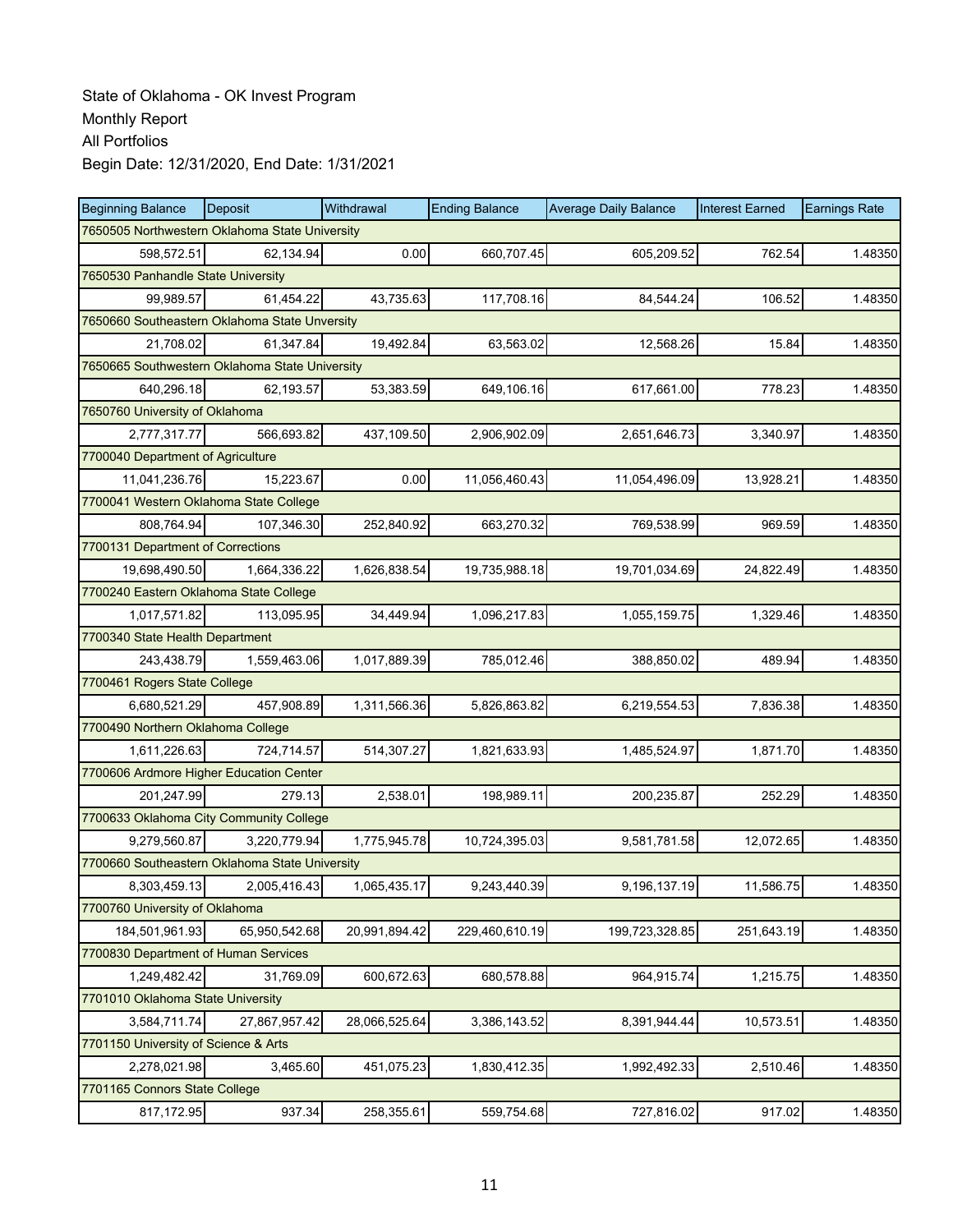| <b>Beginning Balance</b>                       | <b>Deposit</b>                           | Withdrawal      | <b>Ending Balance</b> | <b>Average Daily Balance</b> | <b>Interest Earned</b> | <b>Earnings Rate</b> |  |  |  |  |
|------------------------------------------------|------------------------------------------|-----------------|-----------------------|------------------------------|------------------------|----------------------|--|--|--|--|
| 7701400 Office of Juvenile Affairs             |                                          |                 |                       |                              |                        |                      |  |  |  |  |
| 10,267.33                                      | 6,013.20                                 | 4,431.17        | 11,849.36             | 8,230.84                     | 10.37                  | 1.48350              |  |  |  |  |
|                                                | 7701480 Northeasten Oklahoma A&M College |                 |                       |                              |                        |                      |  |  |  |  |
| 537,917.75                                     | 0.00                                     | 517,308.53      | 20,609.22             | 309,315.60                   | 389.72                 | 1.48350              |  |  |  |  |
| 7701530 Panhandle State University             |                                          |                 |                       |                              |                        |                      |  |  |  |  |
| 149,593.78                                     | 386,197.86                               | 394,129.87      | 141,661.77            | 174,710.11                   | 220.13                 | 1.48350              |  |  |  |  |
| 7701605 Regents for Higher Education           |                                          |                 |                       |                              |                        |                      |  |  |  |  |
| 32,530,727.64                                  | 452,615.11                               | 1,116,781.40    | 31,866,561.35         | 32,074,746.01                | 40,412.86              | 1.48350              |  |  |  |  |
| 7701650 Department of Veteran Affairs          |                                          |                 |                       |                              |                        |                      |  |  |  |  |
| 692,777.74                                     | 100,451.22                               | 85,015.23       | 708,213.73            | 697,002.48                   | 878.19                 | 1.48350              |  |  |  |  |
| 7701770 OUHSC                                  |                                          |                 |                       |                              |                        |                      |  |  |  |  |
| 473,012,503.77                                 | 66,435,056.53                            | 49, 162, 101.37 | 490,285,458.93        | 492,118,886.56               | 620,049.57             | 1.48350              |  |  |  |  |
| 7701805 Department of Rehabilitation Services  |                                          |                 |                       |                              |                        |                      |  |  |  |  |
| 166,026.13                                     | 2,588.44                                 | 4,077.53        | 164,537.04            | 165,124.83                   | 208.05                 | 1.48350              |  |  |  |  |
| 7701865 Workers Compensation Commission        |                                          |                 |                       |                              |                        |                      |  |  |  |  |
| 5,819,074.39                                   | 9,085.62                                 | 5,969.30        | 5,822,190.71          | 5,823,519.49                 | 7,337.40               | 1.48350              |  |  |  |  |
| 7702120 University of Central Oklahoma         |                                          |                 |                       |                              |                        |                      |  |  |  |  |
| 13,670,219.94                                  | 2,164,703.39                             | 3,395,765.78    | 12,439,157.55         | 12,949,569.58                | 16,315.93              | 1.48350              |  |  |  |  |
| 7702650 Department of Veteran Affairs          |                                          |                 |                       |                              |                        |                      |  |  |  |  |
| 540,886.33                                     | 147, 125.31                              | 172,663.22      | 515,348.42            | 530,743.01                   | 668.71                 | 1.48350              |  |  |  |  |
| 7703650 Department of Veteran Affairs          |                                          |                 |                       |                              |                        |                      |  |  |  |  |
| 551,168.03                                     | 109,431.49                               | 122,632.02      | 537,967.50            | 539,607.33                   | 679.88                 | 1.48350              |  |  |  |  |
| 7704120 University of Central Oklahoma         |                                          |                 |                       |                              |                        |                      |  |  |  |  |
| 142,691.62                                     | 1,162,905.03                             | 595,078.76      | 710,517.89            | 273,020.95                   | 344.00                 | 1.48350              |  |  |  |  |
| 7704650 Department of Veteran Affairs          |                                          |                 |                       |                              |                        |                      |  |  |  |  |
| 475,959.77                                     | 167,430.45                               | 114,020.17      | 529,370.05            | 477,774.53                   | 601.98                 | 1.48350              |  |  |  |  |
| 7704865 Workers Compensation Commission        |                                          |                 |                       |                              |                        |                      |  |  |  |  |
| 21,897.23                                      | 2.030.19                                 | 0.00            | 23,927.42             | 22,181.59                    | 27.95                  | 1.48350              |  |  |  |  |
| 7705505 Northwestern Oklahoma State University |                                          |                 |                       |                              |                        |                      |  |  |  |  |
| 1,624,820.76                                   | 270,289.58                               | 500,062.37      | 1,395,047.97          | 1,469,700.63                 | 1,851.76               | 1.48350              |  |  |  |  |
| 7705650 Department of Veteran Affairs          |                                          |                 |                       |                              |                        |                      |  |  |  |  |
| 739,005.86                                     | 125,759.59                               | 49,902.63       | 814,862.82            | 771,074.35                   | 971.52                 | 1.48350              |  |  |  |  |
| 7705675 Self Insurance Guaranty Fund           |                                          |                 |                       |                              |                        |                      |  |  |  |  |
| 2,485,767.32                                   | 4,354.31                                 | 6,830.77        | 2,483,290.86          | 2,485,827.69                 | 3,132.04               | 1.48350              |  |  |  |  |
| 7705865 Workers Compensation Commission        |                                          |                 |                       |                              |                        |                      |  |  |  |  |
| 42,658.87                                      | 58.82                                    | 0.00            | 42,717.69             | 42,710.10                    | 53.81                  | 1.48350              |  |  |  |  |
| 7706452 CMHC, Rep payee account                |                                          |                 |                       |                              |                        |                      |  |  |  |  |
| 8,382.05                                       | 11.56                                    | 0.00            | 8,393.61              | 8,392.12                     | 10.57                  | 1.48350              |  |  |  |  |
| 7706650 Department of Veteran Affairs          |                                          |                 |                       |                              |                        |                      |  |  |  |  |
| 133,806.43                                     | 37,351.71                                | 41,497.67       | 129,660.47            | 127,044.87                   | 160.07                 | 1.48350              |  |  |  |  |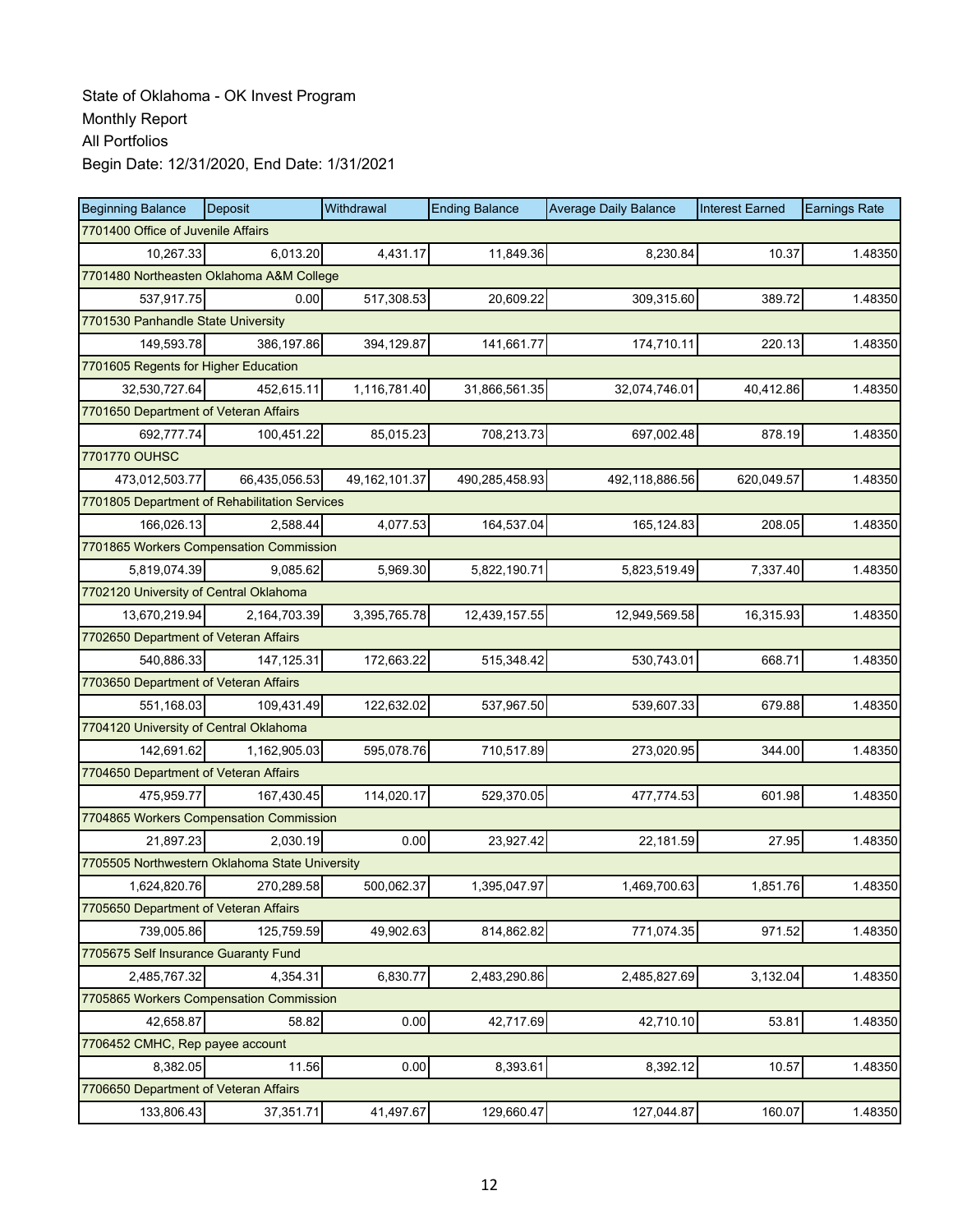| <b>Beginning Balance</b>                     | <b>Deposit</b> | Withdrawal   | <b>Ending Balance</b> | <b>Average Daily Balance</b> | <b>Interest Earned</b> | <b>Earnings Rate</b> |  |  |
|----------------------------------------------|----------------|--------------|-----------------------|------------------------------|------------------------|----------------------|--|--|
| 7706750 Tulsa Community College              |                |              |                       |                              |                        |                      |  |  |
| 31,886.17                                    | 1,255,438.19   | 774,081.54   | 513,242.82            | 219,482.94                   | 276.54                 | 1.48350              |  |  |
| 7706865 OK Workers Comp Commission           |                |              |                       |                              |                        |                      |  |  |
| 175,214.74                                   | 241.58         | 0.00         | 175,456.32            | 175,425.15                   | 221.03                 | 1.48350              |  |  |
| 7707452 CMHC, Rep payee account              |                |              |                       |                              |                        |                      |  |  |
| 82,635.75                                    | 8,584.44       | 22,096.00    | 69,124.19             | 74,042.02                    | 93.29                  | 1.48350              |  |  |
| 7707585 Department of Public Safety          |                |              |                       |                              |                        |                      |  |  |
| 2,631,667.04                                 | 502,189.57     | 348,545.00   | 2,785,311.61          | 2,823,952.21                 | 3,558.06               | 1.48350              |  |  |
| 7707605 Regents for Higher Education         |                |              |                       |                              |                        |                      |  |  |
| 7,003,063.23                                 | 5,986,156.47   | 9,932,815.71 | 3,056,403.99          | 4,643,475.01                 | 5,850.59               | 1.48350              |  |  |
| 7707650 Department of Veteran Affairs        |                |              |                       |                              |                        |                      |  |  |
| 329,704.70                                   | 83,880.67      | 62,913.09    | 350,672.28            | 332,200.66                   | 418.56                 | 1.48350              |  |  |
| 7707865 OK Workers Comp Commission           |                |              |                       |                              |                        |                      |  |  |
| 241,258.43                                   | 332.65         | 0.00         | 241,591.08            | 241,548.16                   | 304.34                 | 1.48350              |  |  |
| 7708108 Carl Albert State College            |                |              |                       |                              |                        |                      |  |  |
| 7,059,589.08                                 | 420,811.03     | 476,345.95   | 7,004,054.16          | 6,976,611.39                 | 8,790.24               | 1.48350              |  |  |
| 7708605 Regents for Higher Education         |                |              |                       |                              |                        |                      |  |  |
| 16,588.30                                    | 26.23          | 4,808.33     | 11,806.20             | 15,525.39                    | 19.56                  | 1.48350              |  |  |
| 7709605 Regents for Higher Education         |                |              |                       |                              |                        |                      |  |  |
| 5,211,524.59                                 | 261,272.90     | 0.00         | 5,472,797.49          | 5,381,622.31                 | 6,780.62               | 1.48350              |  |  |
| 7710350 Oklahoma Historical Society          |                |              |                       |                              |                        |                      |  |  |
| 1,288,243.16                                 | 1,776.23       | 0.00         | 1,290,019.39          | 1,289,790.20                 | 1,625.08               | 1.48350              |  |  |
| 7710452 Oklahoma Department of Mental Health |                |              |                       |                              |                        |                      |  |  |
| 1,593,947.54                                 | 2,196.26       | 233.90       | 1,595,909.90          | 1,595,769.87                 | 2,010.60               | 1.48350              |  |  |
| 7710605 Regents for Higher Education         |                |              |                       |                              |                        |                      |  |  |
| 2,144,925.43                                 | 109,821.53     | 0.00         | 2,254,746.96          | 2,216,435.92                 | 2,792.62               | 1.48350              |  |  |
| 7711185 Corporation Commission               |                |              |                       |                              |                        |                      |  |  |
| 73,352,021.99                                | 905,309.19     | 565,548.54   | 73,691,782.64         | 73,205,630.12                | 92,236.09              | 1.48350              |  |  |
| 7711420 Langston University                  |                |              |                       |                              |                        |                      |  |  |
| 434,045.43                                   | 1,612,964.00   | 1,559,225.47 | 487,783.96            | 568.642.36                   | 716.47                 | 1.48350              |  |  |
| 7711452 Griffin Memorial Hospital Rep Payee  |                |              |                       |                              |                        |                      |  |  |
| 91,039.98                                    | 574.87         | 0.00         | 91,614.85             | 91,206.80                    | 114.92                 | 1.48350              |  |  |
| 7711605 Regents for Higher Education         |                |              |                       |                              |                        |                      |  |  |
| 802,438.13                                   | 1,106.40       | 0.00         | 803,544.53            | 803,401.77                   | 1,012.25               | 1.48350              |  |  |
| 7712605 Regents for Higher Education         |                |              |                       |                              |                        |                      |  |  |
| 132,561.33                                   | 182.78         | 1,090.40     | 131,653.71            | 132,579.83                   | 167.05                 | 1.48350              |  |  |
| 7713605 Regents for Higher Education         |                |              |                       |                              |                        |                      |  |  |
| 77,080,799.26                                | 102,178.91     | 0.00         | 77,182,978.17         | 77,169,793.79                | 97,230.77              | 1.48350              |  |  |
| 7714605 Regents for Higher Education         |                |              |                       |                              |                        |                      |  |  |
| 13,966,952.35                                | 194,673.02     | 49,000.00    | 14,112,625.37         | 14,088,583.75                | 17,751.04              | 1.48350              |  |  |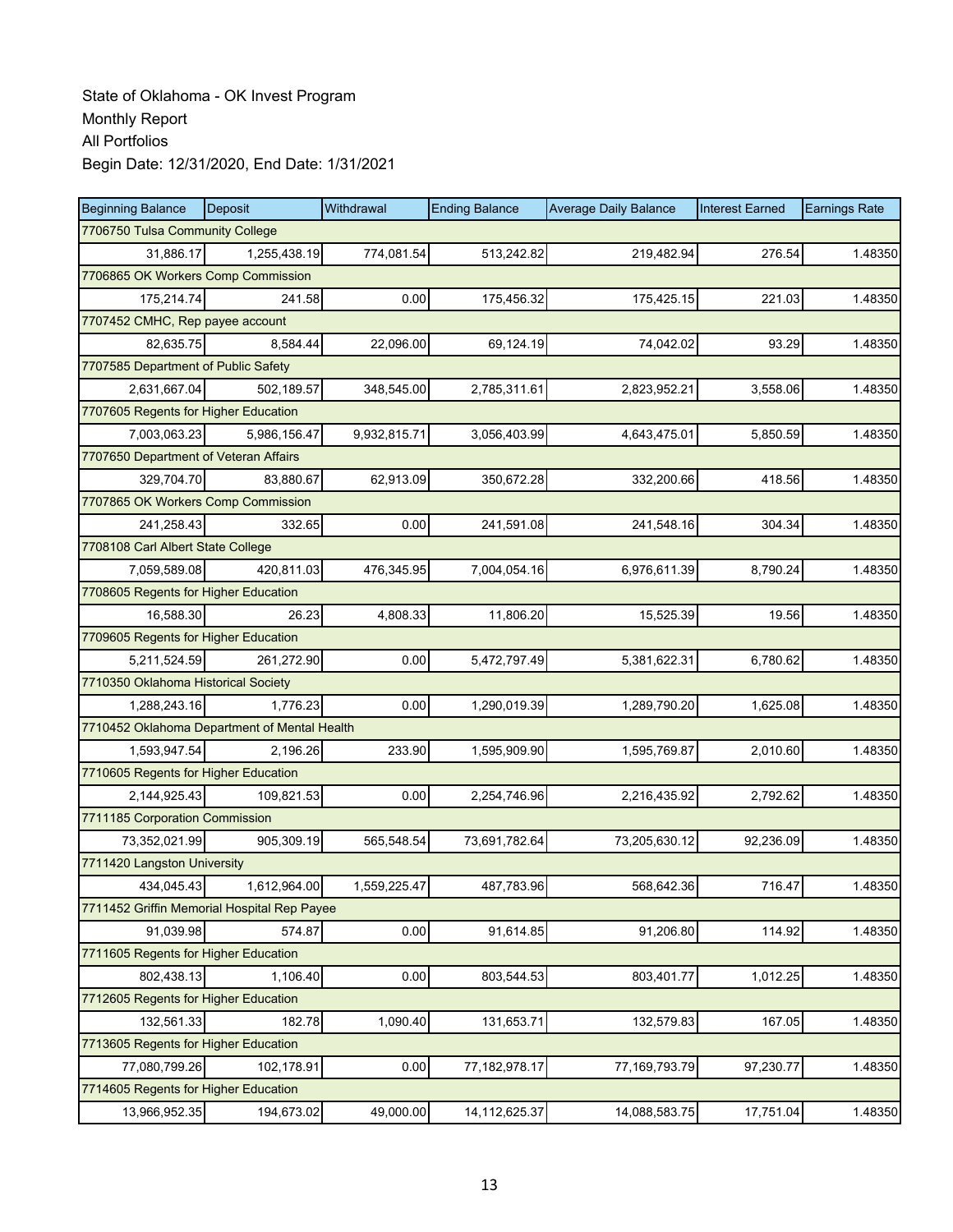| <b>Beginning Balance</b>                       | Deposit      | Withdrawal   | <b>Ending Balance</b> | <b>Average Daily Balance</b> | <b>Interest Earned</b> | <b>Earnings Rate</b> |  |  |
|------------------------------------------------|--------------|--------------|-----------------------|------------------------------|------------------------|----------------------|--|--|
| 7715605 Regents for Higher Education           |              |              |                       |                              |                        |                      |  |  |
| 489,598.17                                     | 675.06       | 0.00         | 490,273.23            | 490,186.13                   | 617.61                 | 1.48350              |  |  |
| 7718605 Regents for Higher Education           |              |              |                       |                              |                        |                      |  |  |
| 9,161,928.03                                   | 2,407,150.07 | 1,914,099.00 | 9,654,979.10          | 9,628,833.94                 | 12,131.94              | 1.48350              |  |  |
| 7719605 Regents for Higher Education           |              |              |                       |                              |                        |                      |  |  |
| 38,120.51                                      | 72.54        | 0.00         | 38,193.05             | 38,182.40                    | 48.11                  | 1.48350              |  |  |
| 7723623 Seminole State College                 |              |              |                       |                              |                        |                      |  |  |
| 238,918.82                                     | 81,858.11    | 191,266.86   | 129.510.07            | 188,219.43                   | 237.15                 | 1.48350              |  |  |
| 7725100 Cameron University                     |              |              |                       |                              |                        |                      |  |  |
| 3,349,639.28                                   | 164,488.90   | 372,376.88   | 3,141,751.30          | 3,287,690.88                 | 4,142.36               | 1.48350              |  |  |
| 7730230 East Central University                |              |              |                       |                              |                        |                      |  |  |
| 8,422,990.78                                   | 1,868,142.64 | 1,000,357.48 | 9,290,775.94          | 8,286,360.15                 | 10,440.47              | 1.48350              |  |  |
| 7730830 Department of Human Services           |              |              |                       |                              |                        |                      |  |  |
| 280.887.57                                     | 5,102.45     | 4,206.01     | 281,784.01            | 280,558.89                   | 353.49                 | 1.48350              |  |  |
| 7740605 Regents for Higher Education           |              |              |                       |                              |                        |                      |  |  |
| 16,449,191.81                                  | 2,372,579.48 | 1,683,703.30 | 17,138,067.99         | 17,209,973.40                | 21,683.86              | 1.48350              |  |  |
| 7741241 Redlands Community College             |              |              |                       |                              |                        |                      |  |  |
| 1,644,882.85                                   | 86,834.02    | 82,968.63    | 1,648,748.24          | 1,619,149.12                 | 2,040.06               | 1.48350              |  |  |
| 7745605 Regents for Higher Education           |              |              |                       |                              |                        |                      |  |  |
| 995,030.56                                     | 51,336.40    | 144,000.00   | 902,366.96            | 1,014,517.78                 | 1,278.25               | 1.48350              |  |  |
| 7747470 Murray State College                   |              |              |                       |                              |                        |                      |  |  |
| 4,110,740.91                                   | 938,845.81   | 1,023,967.11 | 4,025,619.61          | 4,503,251.24                 | 5,673.91               | 1.48350              |  |  |
| 7750350 Oklahoma Historical Society            |              |              |                       |                              |                        |                      |  |  |
| 916,260.75                                     | 1,276.72     | 36,939.52    | 880,597.95            | 898,668.81                   | 1,132.29               | 1.48350              |  |  |
| 7750531 Rose State College                     |              |              |                       |                              |                        |                      |  |  |
| 13,614,445.00                                  | 131,303.21   | 1,298,336.55 | 12,447,411.66         | 13,044,906.41                | 16,436.05              | 1.48350              |  |  |
| 7751485 Northeastern State University          |              |              |                       |                              |                        |                      |  |  |
| 16,827,240.55                                  | 2,686,972.71 | 1,621,570.95 | 17,892,642.31         | 18,259,965.52                | 23,006.81              | 1.48350              |  |  |
| 7752485 Northeastern State University          |              |              |                       |                              |                        |                      |  |  |
| 3,008,043.86                                   | 4,194.39     | 0.00         | 3,012,238.25          | 3,011,697.04                 | 3,794.61               | 1.48350              |  |  |
| 7765665 Southwestern Oklahoma State University |              |              |                       |                              |                        |                      |  |  |
| 4,236,635.81                                   | 528,425.34   | 605,565.59   | 4,159,495.56          | 4,022,729.42                 | 5,068.47               | 1.48350              |  |  |
| 7790041 Western Oklahoma State University      |              |              |                       |                              |                        |                      |  |  |
| 2,246.33                                       | 1,023.10     | 0.00         | 3,269.43              | 3,104.51                     | 3.91                   | 1.48350              |  |  |
| 7790230 East Central University                |              |              |                       |                              |                        |                      |  |  |
| 0.92                                           | 0.00         | 0.00         | 0.92                  | 0.92                         | 0.00                   | 1.48350              |  |  |
| 7790241 Redlands Community College             |              |              |                       |                              |                        |                      |  |  |
| 8.01                                           | 0.01         | 8.02         | 0.00                  | 1.81                         | 0.00                   | 1.48350              |  |  |
| 7790470 Murray State College                   |              |              |                       |                              |                        |                      |  |  |
| 1,930.54                                       | 2.66         | 0.00         | 1,933.20              | 1,932.86                     | 2.44                   | 1.48350              |  |  |